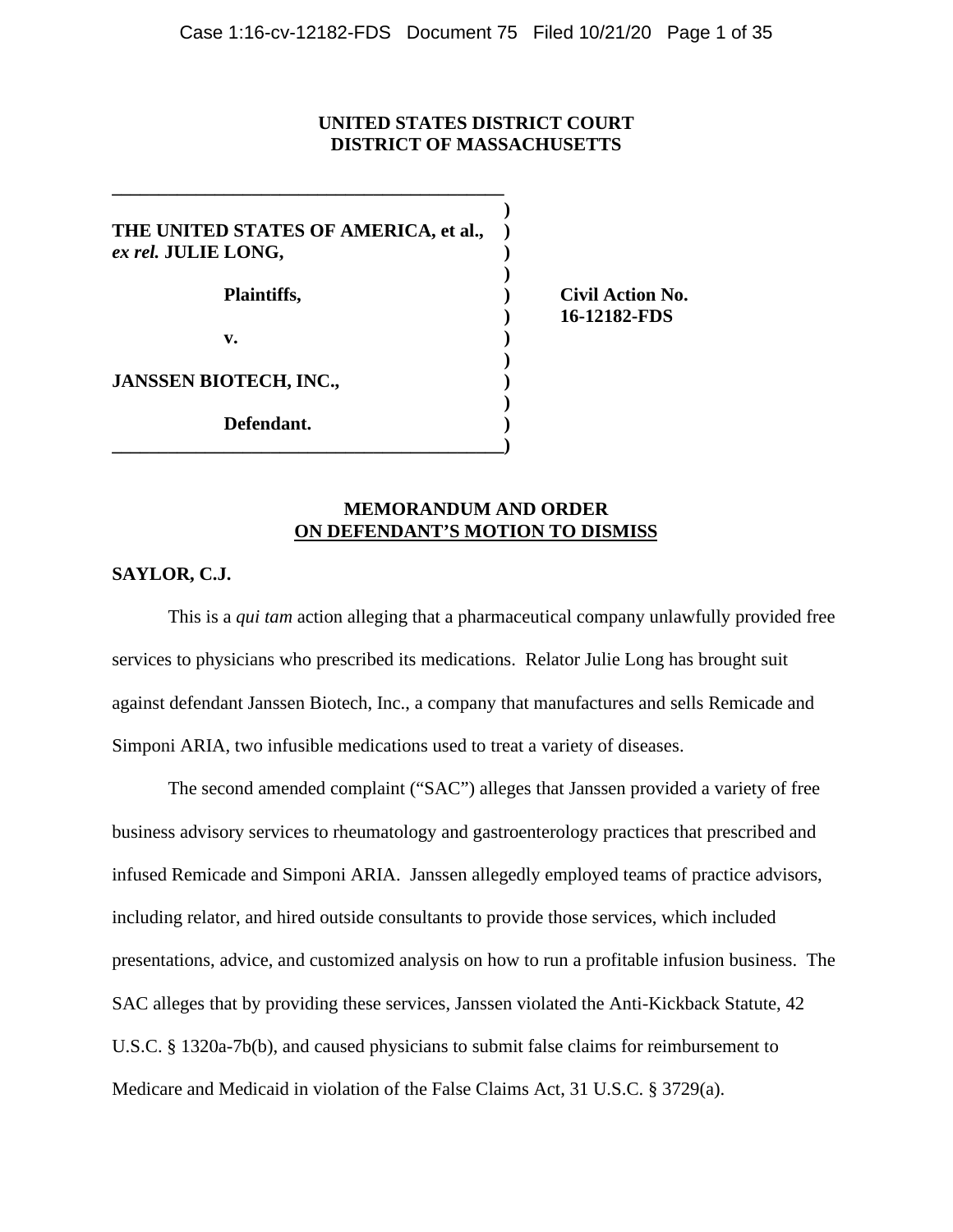Defendant has moved to dismiss the SAC under Fed. R. Civ. P. 12(b)(6) for failure to state a claim upon which relief can be granted and under Fed. R. Civ. P. 9(b) for failure to plead fraud with particularity. For the reasons set forth below, the motion will be granted in part and denied in part.

### **I. Background**

### **A. Factual Background**

The facts are stated as set forth in the SAC unless otherwise noted.

### **1. The Parties**

Janssen Biotech, Inc. is a corporation based in Horsham, Pennsylvania. (SAC ¶ 17). It is a wholly-owned subsidiary of Johnson & Johnson. (*Id.*). Janssen manufactures and sells pharmaceutical products, including the biopharmaceuticals Remicade and Simponi ARIA. (*Id.*).

Julie Long was an employee of Janssen from 2003 to February 2016. (*Id.* ¶ 16). She worked as an Area Business Specialist, which involved "advising and assisting physician practices with, among other things, establishing and operating in-office infusion suites where Remicade and Simponi ARIA infusions were administered." (*Id.*).

### **2. Government Healthcare Programs and Anti-Kickback Statutes**

Medicare is a health-insurance program administered by the United States Department of Health and Human Services ("HHS"). (*Id.* ¶ 14). Medicare provides payment for, among other things, medical services and equipment to persons over 65 years of age and those who are 18 years of age or older and are eligible for disability benefits. (*Id.* ¶ 18). For inpatient treatment, Medicare reimburses hospitals and other treating facilities through Medicare Part A. (*Id.*). For outpatient treatment, Medicare reimburses physicians and healthcare providers through Medicare Part B. (*Id.*). Under Medicare Part C, private companies may offer Medicare Advantage plans that "include, at a minimum, all benefits covered by Parts A and B." (*Id.*). Finally, Medicare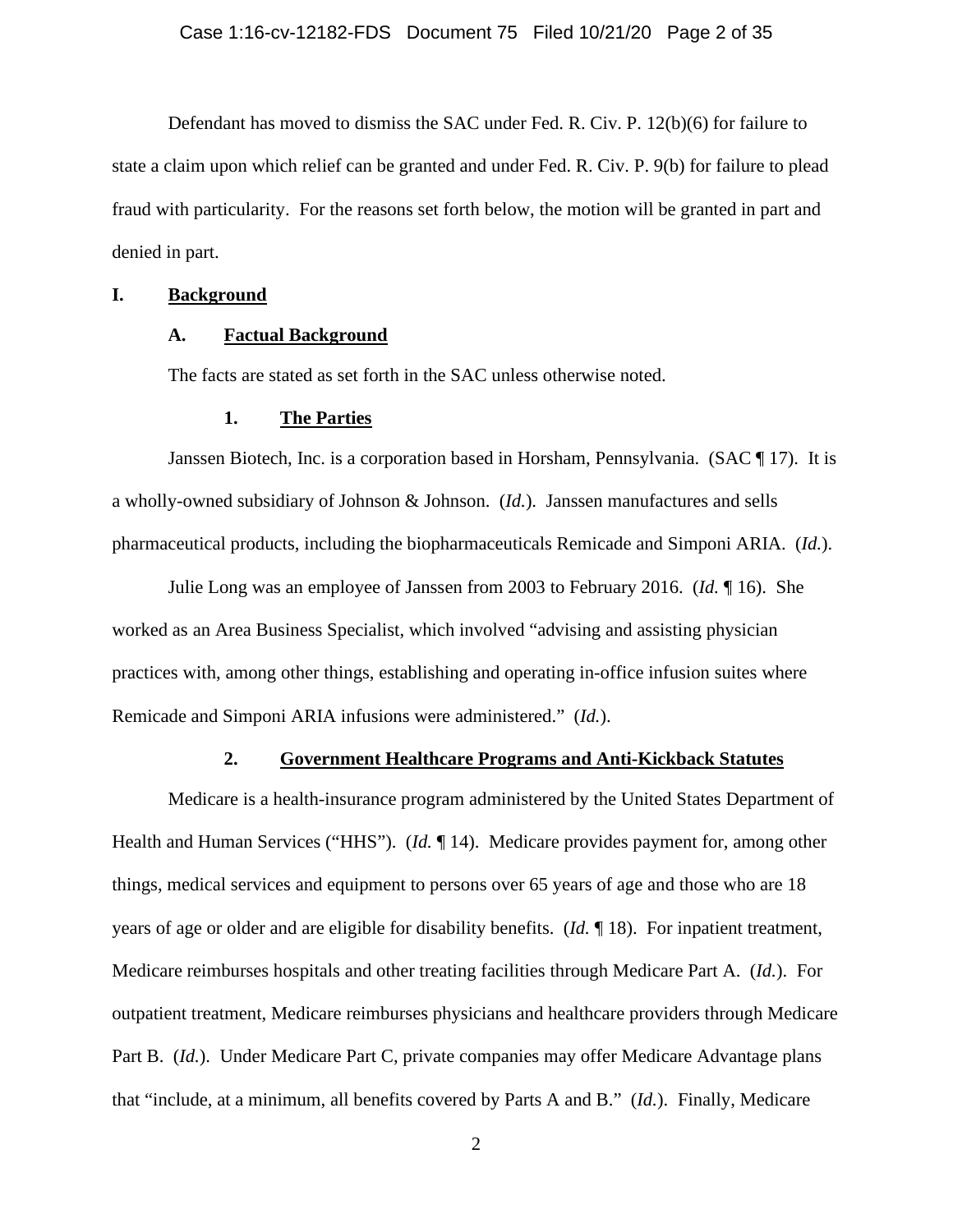Part D provides prescription drug benefits for beneficiaries of Part B or Part C. (*Id.*).

Medicaid is a health-insurance program administered by HHS jointly with agencies in each state. (*Id.* ¶ 19). It is designed to assist states in providing medical services, medical equipment, and prescription drugs for low-income or disabled persons who qualify for the program. (*Id.*).

The Anti-Kickback Statute, 42 U.S.C. § 1320a-7b(b), prohibits "knowingly and willfully" soliciting, receiving, offering, or paying any "remuneration (including any kickback, bribe, or rebate) . . . to induce [a] person" to purchase, order, or recommend purchasing or ordering a good, service, or item "for which payment may be made in whole or in part under a Federal health care program." (*Id.* ¶ 23 (quoting 42 U.S.C. § 1320a-7b(b))). A violation of the Anti-Kickback Statute is a felony and is punishable by fines and imprisonment. (*Id.* ¶ 22 (citing 42 U.S.C. § 1320a-7b(b))).

Several states have enacted similar statutes that prohibit the payment or acceptance of kickbacks in connection with the purchase of medical goods or services covered by their Medicaid programs. (*Id.* 124 (collecting statutes)).

The SAC alleges that, in order to participate in Medicare and receive reimbursement, healthcare providers must certify that they will comply with the Anti-Kickback Statute. (*Id.* ¶ 26). Similarly, it alleges that, in order to participate in each state's Medicaid program, healthcare providers must certify that they will comply with the Anti-Kickback Statute and that state's equivalent laws. (*Id.* ¶ 27). It further alleges that on each claim submitted for payment to Medicare or Medicaid, a provider must again certify that the claim "complies with all applicable Medicare and/or Medicaid laws, . . . including but not limited to the [f]ederal [A]nti-[K]ickback [S]tatute." (*Id.* ¶ 28).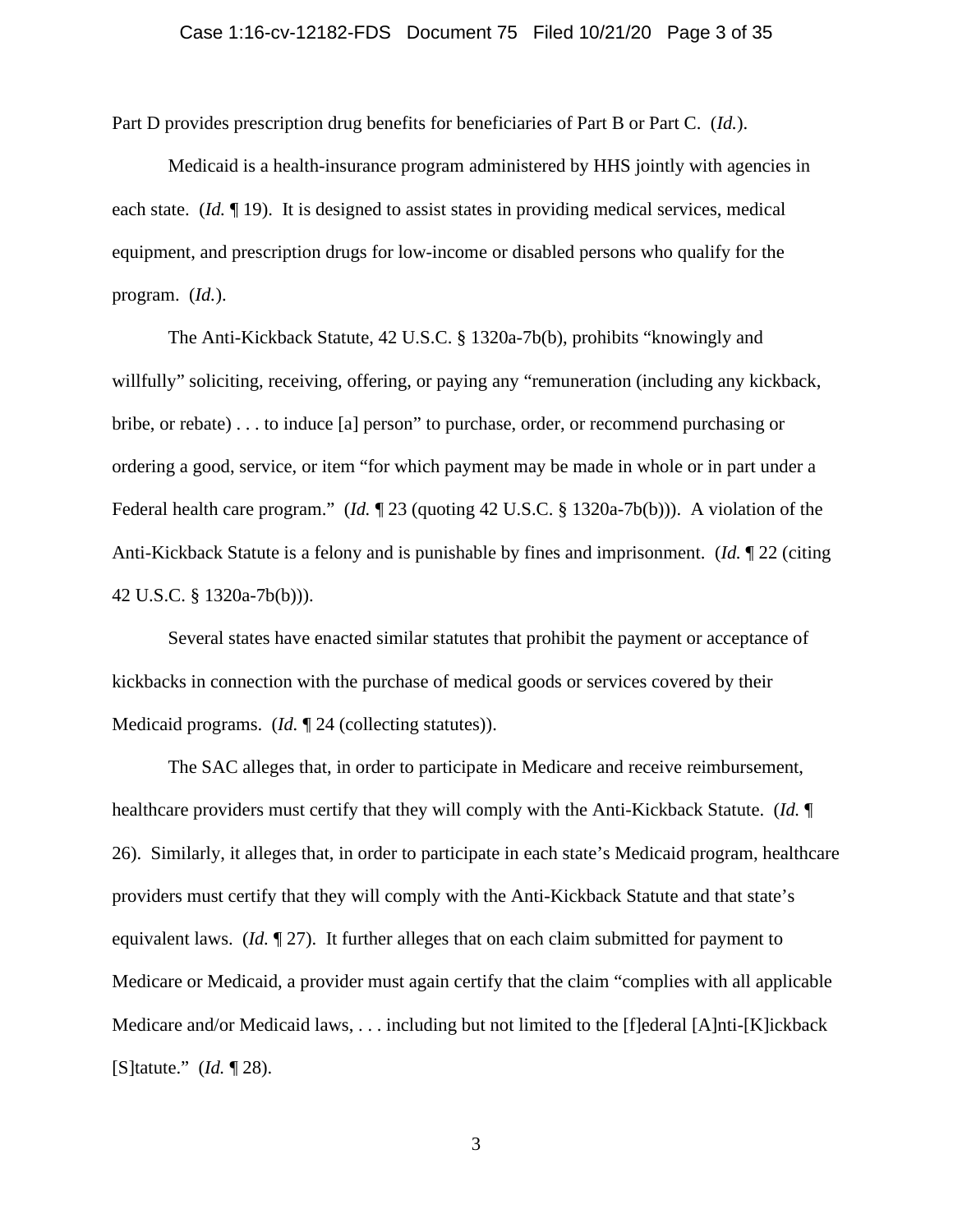## **3. Remicade and Simponi ARIA**

Remicade is the brand name for infliximab, a type of medication known as a tumor necrosis factor-alpha ("TNF-alpha") inhibitor. (*Id.* ¶ 45). In basic terms, Remicade targets TNFalpha, a substance in the body that causes inflammation. (*Id.*). It has been approved by the FDA for treating a variety of indications, including rheumatoid arthritis, Crohn's disease, ulcerative colitis, psoriatic arthritis, and active ankylosing spondylitis. (*Id.*).

Simponi ARIA is the brand name for golimumab, which is also a TNF-alpha inhibitor. (*Id.* ¶ 52). It has been approved by the FDA for treating rheumatoid arthritis, psoriatic arthritis, and active ankylosing spondylitis. (*Id.*).

Both Remicade and Simponi ARIA are administered intravenously, a delivery process known as infusion.  $(Id. \P\P 46, 53).$ <sup>1</sup> An infusion takes 30 minutes (for Simponi ARIA) or two hours (for Remicade), which a patient receives approximately once every eight weeks. (*Id.*). Infusions can be performed at doctors' offices, hospital outpatient departments, private infusion clinics, or at patients' homes by mobile infusion providers. (*Id.* ¶ 46).

According to the SAC, "[t]he largest and most important market for Remicade and Simponi ARIA sales is rheumatology and gastroenterology practices that operate an in-office infusion suite [("IOI")]." (*Id.* ¶ 118). The SAC alleges that those practices can earn greater profits by prescribing and administering infusions of Remicade and Simponi ARIA than they could by prescribing comparable medications that would be taken orally or by injection. (*Id.* ¶ 117).

<sup>&</sup>lt;sup>1</sup> According to the SAC, Simponi (as opposed to Simponi ARIA) is a formulation of golimumab that is administered by subcutaneous injection rather than by infusion. (SAC at 20 n.1). Simponi is sold by different sales representatives, and the SAC does not allege any violations of state or federal law arising out of its marketing. (*See id.*).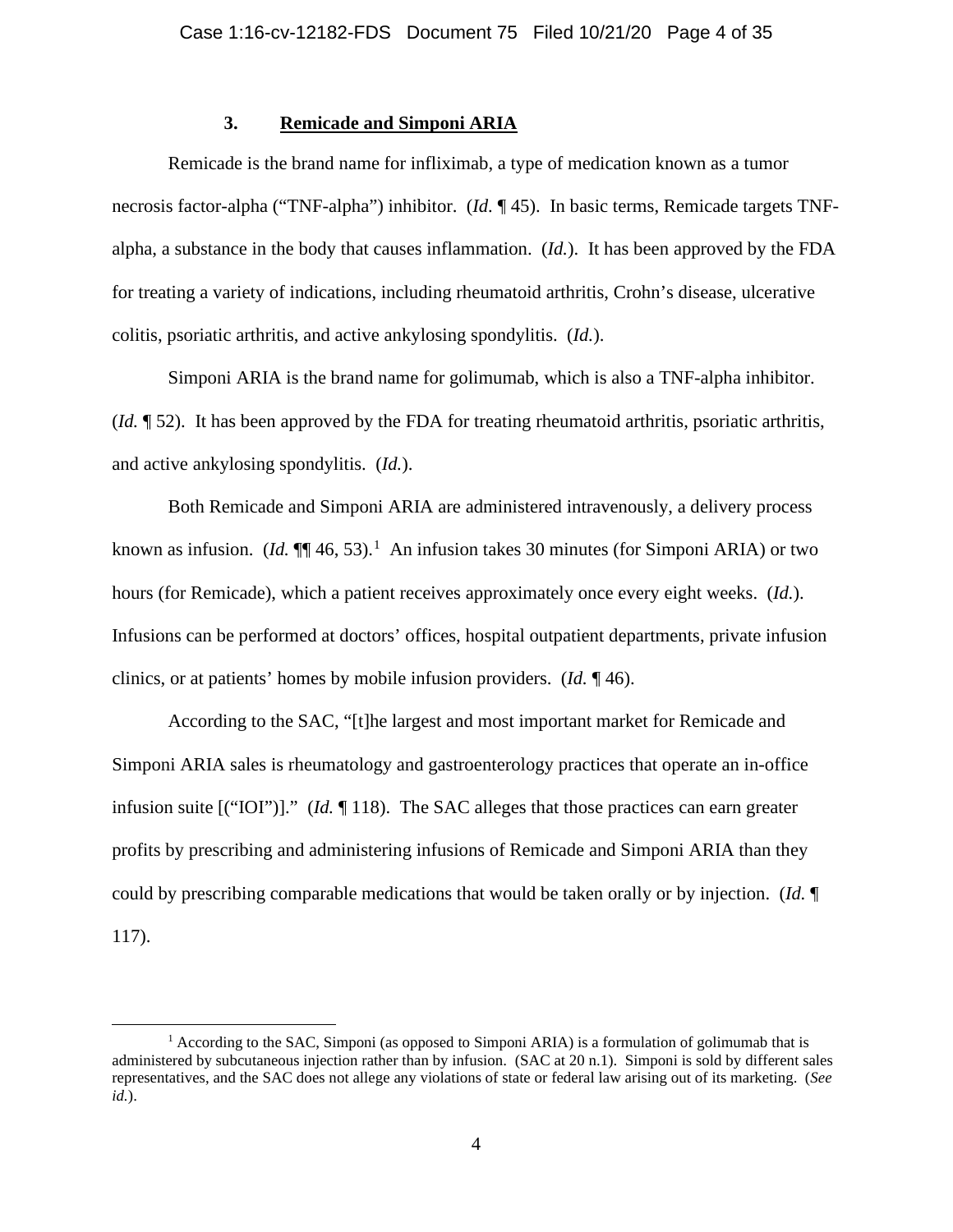## **4. Janssen's Business Advisory Services**

The SAC alleges that "[o]ne of Janssen's principal, longtime strategies for expanding the [IOI] market and growing sales of Remicade and Simponi ARIA was to advise rheumatology and gastroenterology practices about how these drugs offer a lucrative business opportunity" that does not exist with comparable medications. (*Id.* ¶ 120). It further alleges that from at least 2003 through 2016, and as part of this strategy, Janssen hired two sets of business advisers to "help [rheumatology and gastroenterology practices] establish and set up the infusion suites and also help them operate and grow these infusion businesses once opened." (*Id.* ¶ 121).

First, Janssen "employed a large team of highly-trained medical practice advisers," a position known as an Area Business Specialist ("ABS"). (*Id.* ¶ 122). That was relator's job during her employment at Janssen. (*Id.* ¶ 16). ABSs helped Janssen's top customers "maximize profits on their [IOI] businesses." (*Id.* ¶ 122). According to the SAC, Janssen "typically sought out and hired former practice managers, hospital administrators, and individuals with prior managed care employment experience for ABS positions." (*Id.* ¶ 124). Their primary job was "advising health care providers regarding the establishment and operation of infusion suites." (*Id.* ¶ 125). According to the SAC, they discussed the clinical aspects of Remicade and Simponi ARIA only "occasionally," and Janssen employed a separate team of sales representatives to provide clinical information about the medications to physicians. (*Id.*).

Second, Janssen "arranged and paid for outside business consultants who had expertise in medical practice and infusion business management to provide business advisory services to top accounts." (*Id.* ¶ 123). The SAC alleges that the "hourly market rate for these business consultants can be hundreds of dollars," and that by hiring them to provide services to its customers, Janssen "negated the need for many physicians to hire and pay for" those consultants themselves. (*Id.* ¶¶ 134, 138).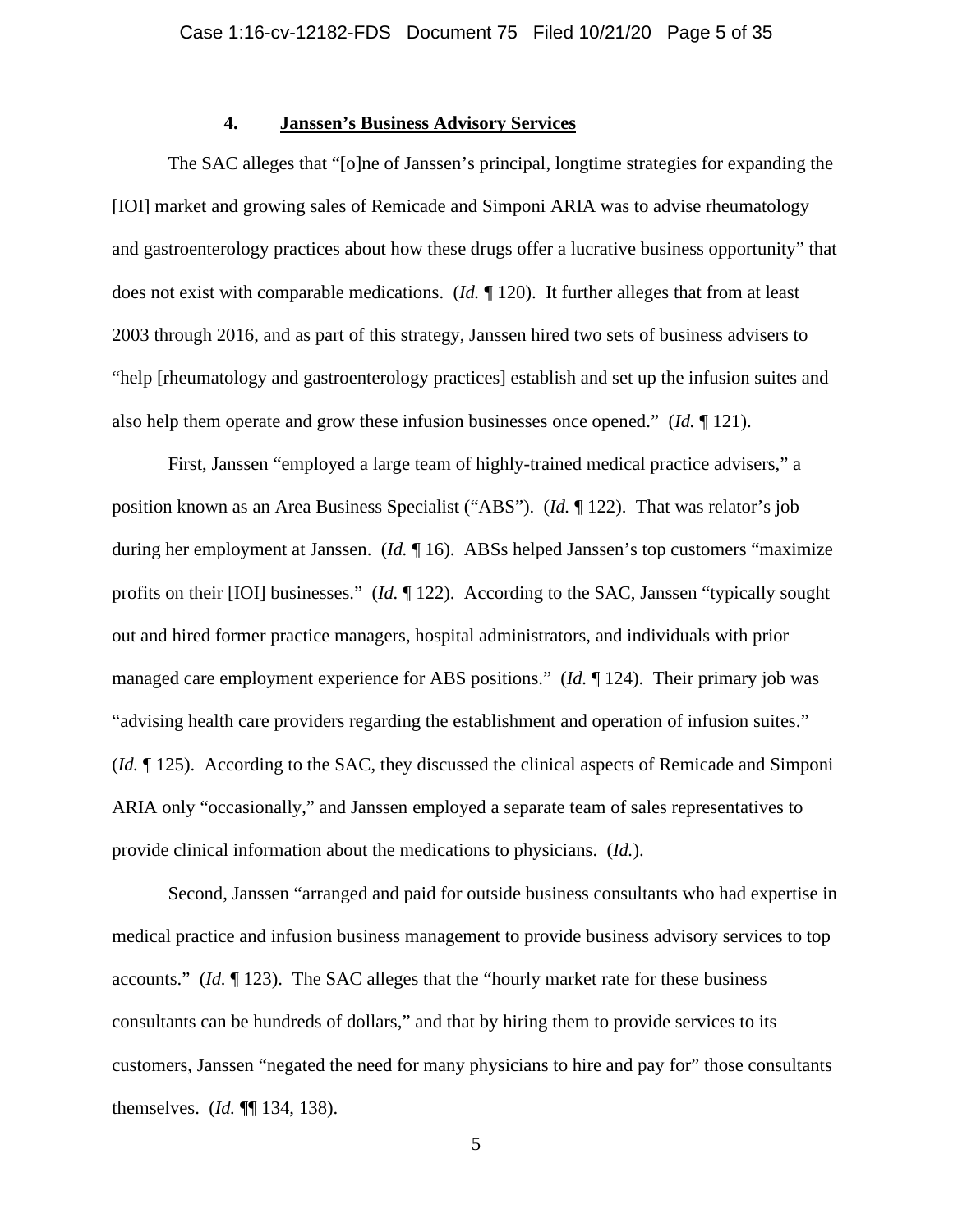### Case 1:16-cv-12182-FDS Document 75 Filed 10/21/20 Page 6 of 35

The SAC includes nearly fifty pages of allegations detailing the services provided by Janssen to its customers that allegedly violated state and federal law. (*See generally id.* ¶¶ 139- 88). The Court will not detail those allegations, many of which are irrelevant to the present claims, but will provide a brief summary.

The SAC generally alleges that ABSs and outside consultants helped rheumatology and gastroenterology practices design and set up IOI suites. (*Id.* ¶ 139). It alleges that ABSs and outside consultants provided those practices with a variety of services, including presentations on topics such as the economic benefits of an IOI business and how to lay out an IOI suite and schedule infusions in order to maximize profitability, (*id.* ¶¶ 140(a), 140(b)); advice on how to furnish and decorate IOI suites, (*id.* ¶ 140(b)); and consultations with ABSs to review an "efficiency checklist" of "various operational and practice management issues," (*id.* ¶¶ 141-42)).

The SAC further alleges that ABSs and outside consultants provided ongoing support to rheumatology and gastroenterology practices once they opened IOI businesses. (*Id.* ¶ 166). It alleges that Janssen provided them with a variety of services to "help them maintain and grow their infusion businesses," such as:

1. presentations on topics that included optimizing infusion schedules and increasing service volume in order to increase profitability, (*id.* ¶ 166(a)); "manag[ing] their operational issues more proactively," (*id.* ¶ 166(c)); implementing efficient procedures regarding drug eligibility and benefits verification, coding, and billing for infusion services, (*id.* ¶ 166(e)); increasing patient satisfaction by refurbishing or relocating IOI suites, (*id.* ¶ 166(g)); expanding their infusion businesses by adding other treatments, such as "oncology treatments and treatments for blood and lymph conditions," (*id.* ¶ 166(h)); maximizing discounts for Remicade and Simponi ARIA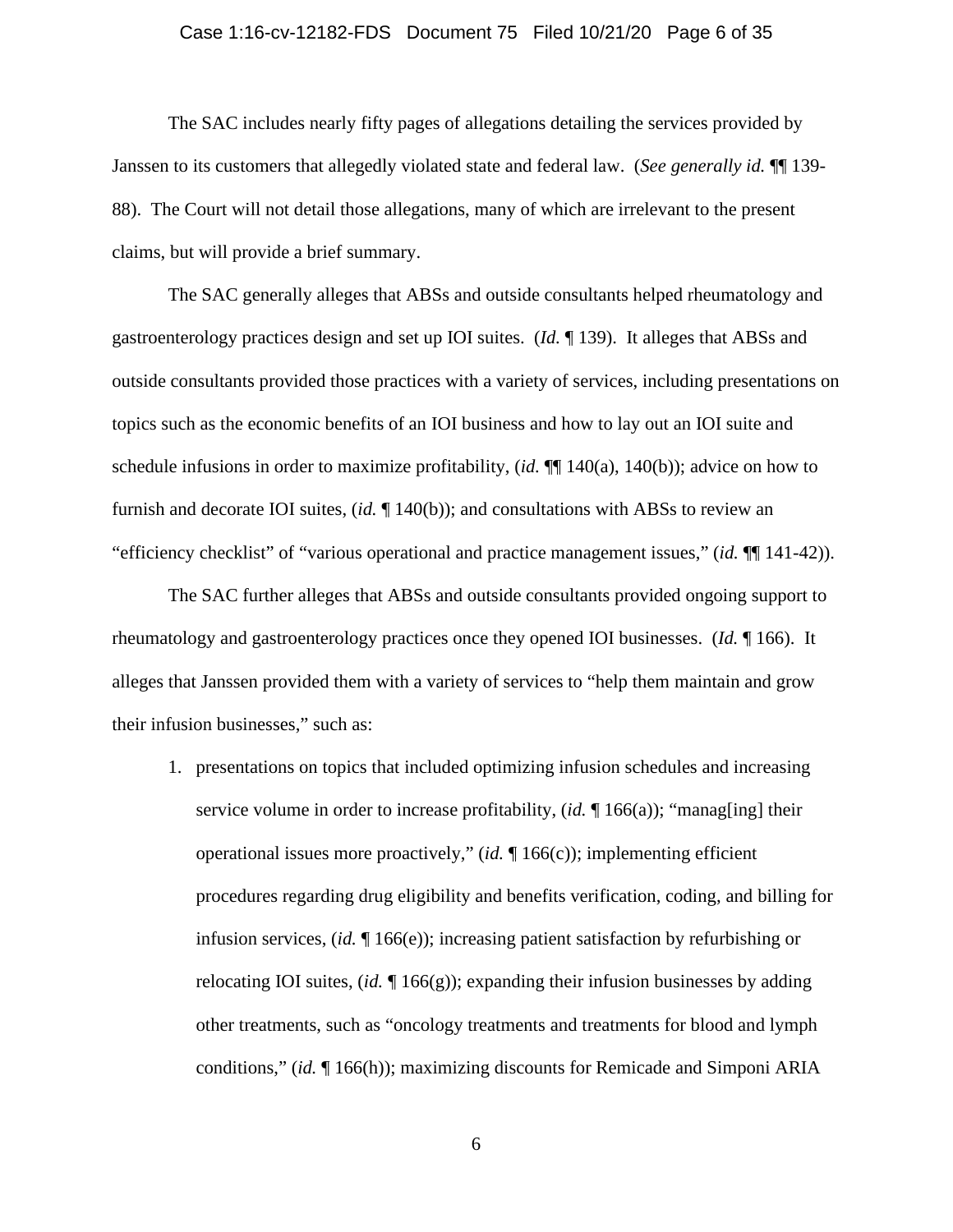purchased through Janssen's bulk discounting program, (*id.* ¶¶ 59, 166(j)); and adopting Electronic Health Record ("EHR") technology in order to earn incentive payments available through the Medicare EHR Incentive Program, (*id.* ¶ 166(i));

- 2. customized analysis, including the use of software programs, about increasing their practices' profitability by prescribing Remicade or Simponi ARIA instead of other medications and optimizing their infusion schedules in order to decrease operating costs, (*id.* ¶ 166(a));
- 3. customized advice on how practices could "maximize their reimbursement amounts and profits for Remicade and Simponi ARIA and the related infusion services as well as other frequently billed services and drugs," (*id.* ¶ 166(d)), and temporarily reclassify areas of their practice to use them to provide infusion services, (*id.* ¶  $166(m)$ ;
- 4. assistance with surveying patients to learn about their infusion experience in order to improve patient satisfaction and thus obtain higher reimbursement rates, (*id.* ¶ 166(d)); tracking and managing accounts receivable in order to increase payment collections from patients and insurers, (*id.* ¶ 166(f)); facilitating referral arrangements with physicians who do not provide IOI services, including maintaining an online IOI locator, (*id.* ¶ 166(l)); and switching from Remicade to Simponi ARIA because it would increase both the number of infusions the practices could perform daily and the reimbursement they could receive for each one, thus increasing their total revenues,  $(id. \P 166(o))$ ; and

5. recruitment of practice managers, infusion nurses, and office staff, (*id.* ¶ 166(p)). According to the SAC, ABSs typically provided these various business services "during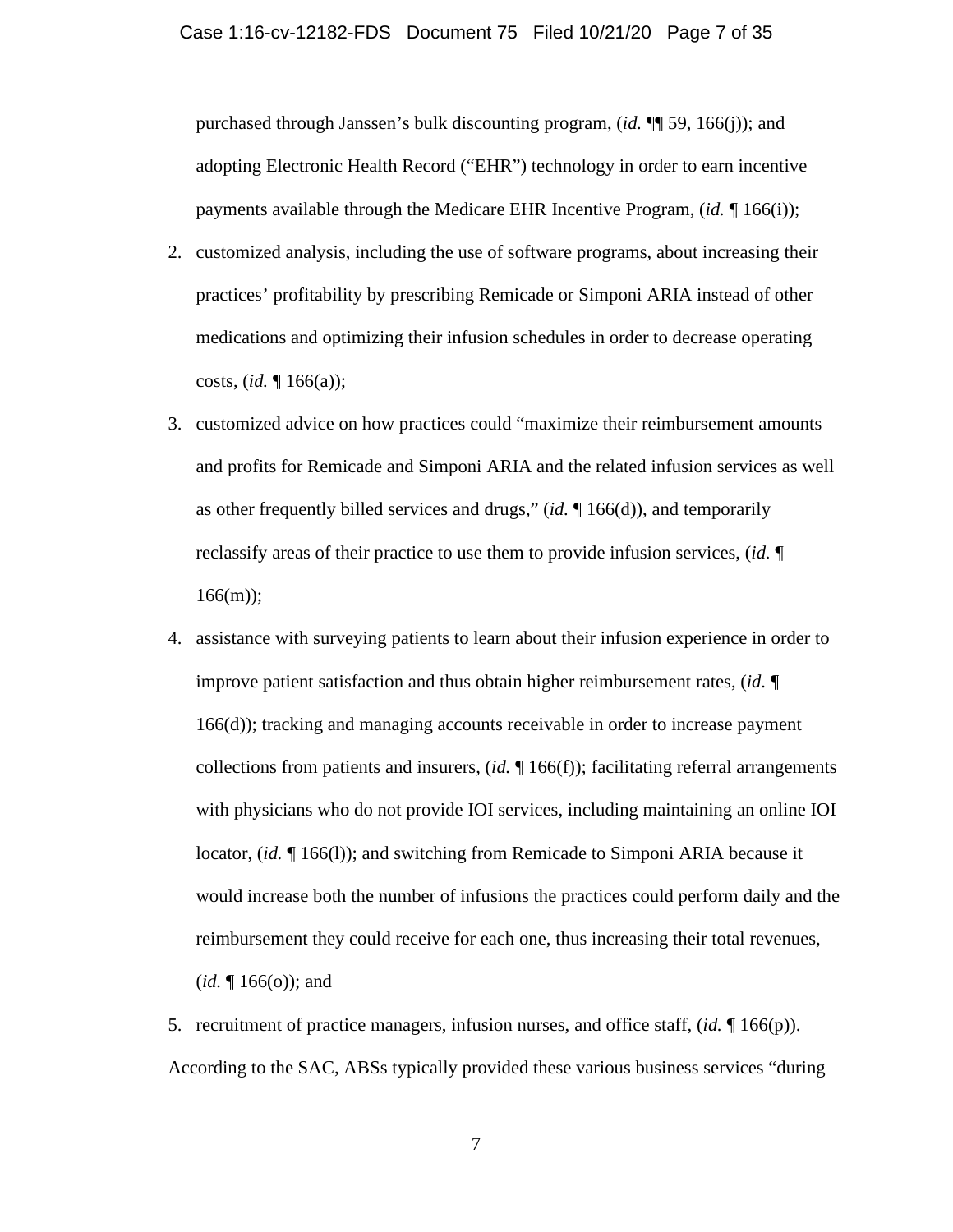# Case 1:16-cv-12182-FDS Document 75 Filed 10/21/20 Page 8 of 35

consultative sessions with practice managers, practice stakeholders, and office staff that typically lasted approximately three hours." (*Id.* ¶ 171). Allegedly, ABSs "spent more time implementing strategies than presenting them," and took a hands-on approach to improving the "operations, efficiency, and profitability" of infusion businesses. (*Id.* ¶ 172).

The SAC further alleges that during relator's career as an ABS, she "met with many of her top physician practice accounts on a weekly basis" and provided the described business advisory services. (*Id.* ¶ 175). It provides several examples of how relator provided those services to various rheumatology and gastroenterology practices, which are each identified by a pseudonym (*e.g.*, "Account A"):

- 1. she helped Account A address a variety of "operational problems," such as how it allocated staff and billed for infusions, which "return[ed] its infusion suite to profitability," (*id.* ¶176(a));
- 2. she trained the new office manager at Account B "on how to maximize the practice's infusion suite's efficiency and profitability" by performing more Remicade infusions, and she arranged for outside consultants to advise the office manager and a physician on how to negotiate higher reimbursement rates, (*id.* ¶ 176(b));
- 3. she helped Account C optimize its infusion suite, negotiate higher reimbursement rates, adopt EHR that satisfied Medicare requirements, and design a new infusion center, (*id.* ¶ 176(c));
- 4. she, "along with an outside consultant[,] . . . instructed [Account D] on negotiating payer contracts and ultimately helped it to obtain more favorable reimbursement rates," (*id.* ¶ 176(d));
- 5. she persuaded Account E to perform more infusions of Remicade and Simponi ARIA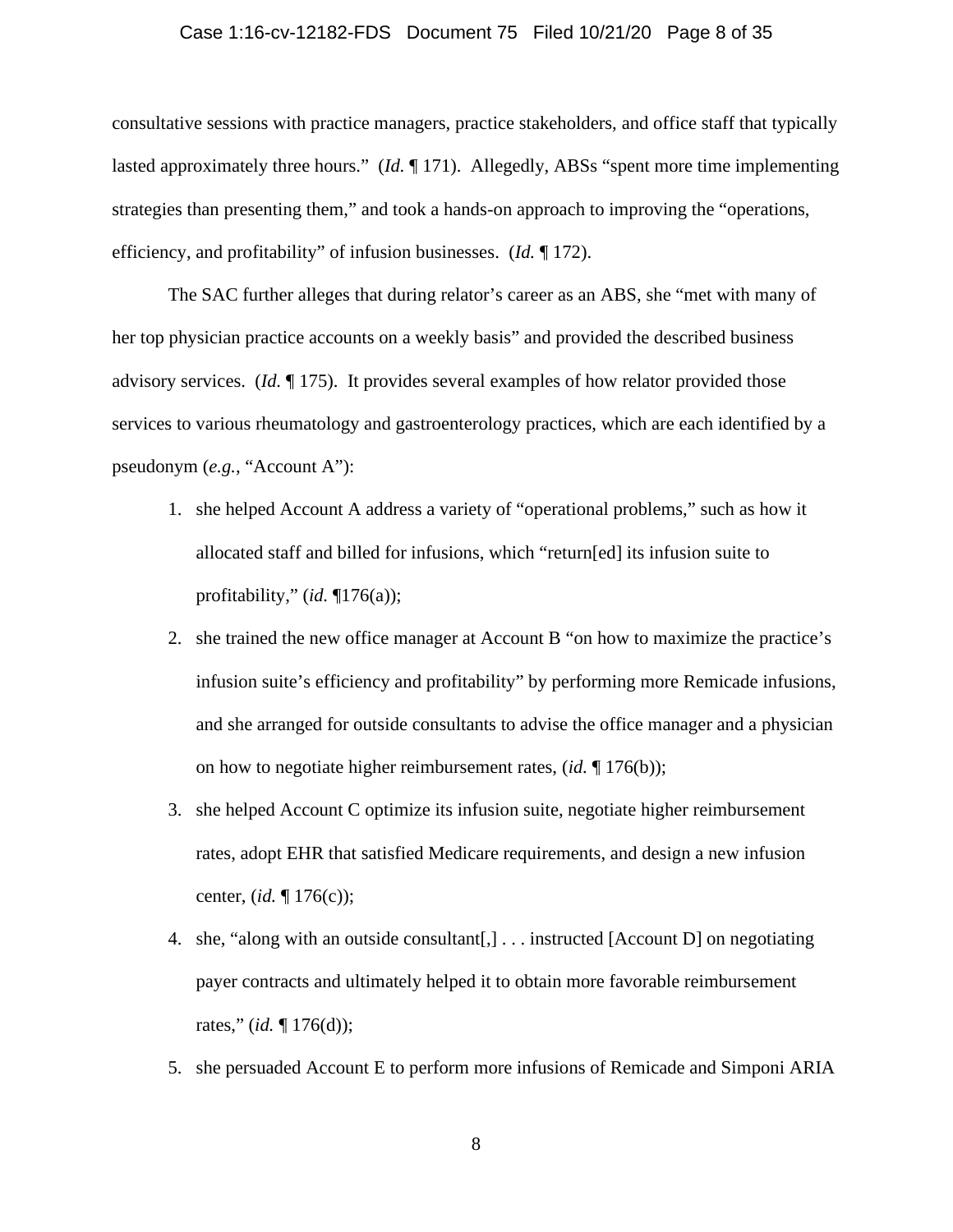at a preexisting infusion suite and advised it on how to operate and grow its IOI business, (*id.* ¶ 176(e));

- 6. she helped Account F establish an IOI business, train its employees, and secure referrals for infusion services from a nearby hospital, (*id.* ¶ 176(f));
- 7. "[she] helped Account G open an infusion suite at a centralized location, train its employees on the operation of the infusion business, hire an infusion nurse director, and improve its reimbursement rates from commercial insurers," (*id.* ¶ 176(g)); and
- 8. she helped Account H, which had opened an IOI business with help from another ABS, with "specific operational issues," (*id.* ¶ 176(h)).

According to the SAC, rheumatology and gastroenterology practices with IOI businesses "derived significant value from Janssen's free business advisory services and support." (*Id.* ¶ 177). It alleges that they "repeatedly accepted, and indeed requested, Janssen's assistance" and that their physicians and practice managers "regularly created time in their full schedules" to consult with ABSs and outside consultants. (*Id.* ¶¶ 178(a), 178(b)). It further alleges that "Janssen paid significant sums to provide [them] with ABS services" and paid outside consultants as much as \$1,200 per session to provide business advisory services. (*Id.* ¶¶ 180, 182). Allegedly, those services "not only helped the accounts earn enormous profits on Remicade and Simponi ARIA, but also had a spillover effect and helped the accounts increase the profits they earned on many other drugs and services," including several other infusible medications that "nearly all" of them prescribed and administered. (*Id.* ¶ 183; *see also id.* ¶ 173 (alleging that "much of the business operations and practice management information and advice that Janssen provided applied equally to other infusible drugs and services")).

### **5. Claims for Reimbursement from Medicare and Medicaid**

The SAC alleges that several physicians who received "free business advisory services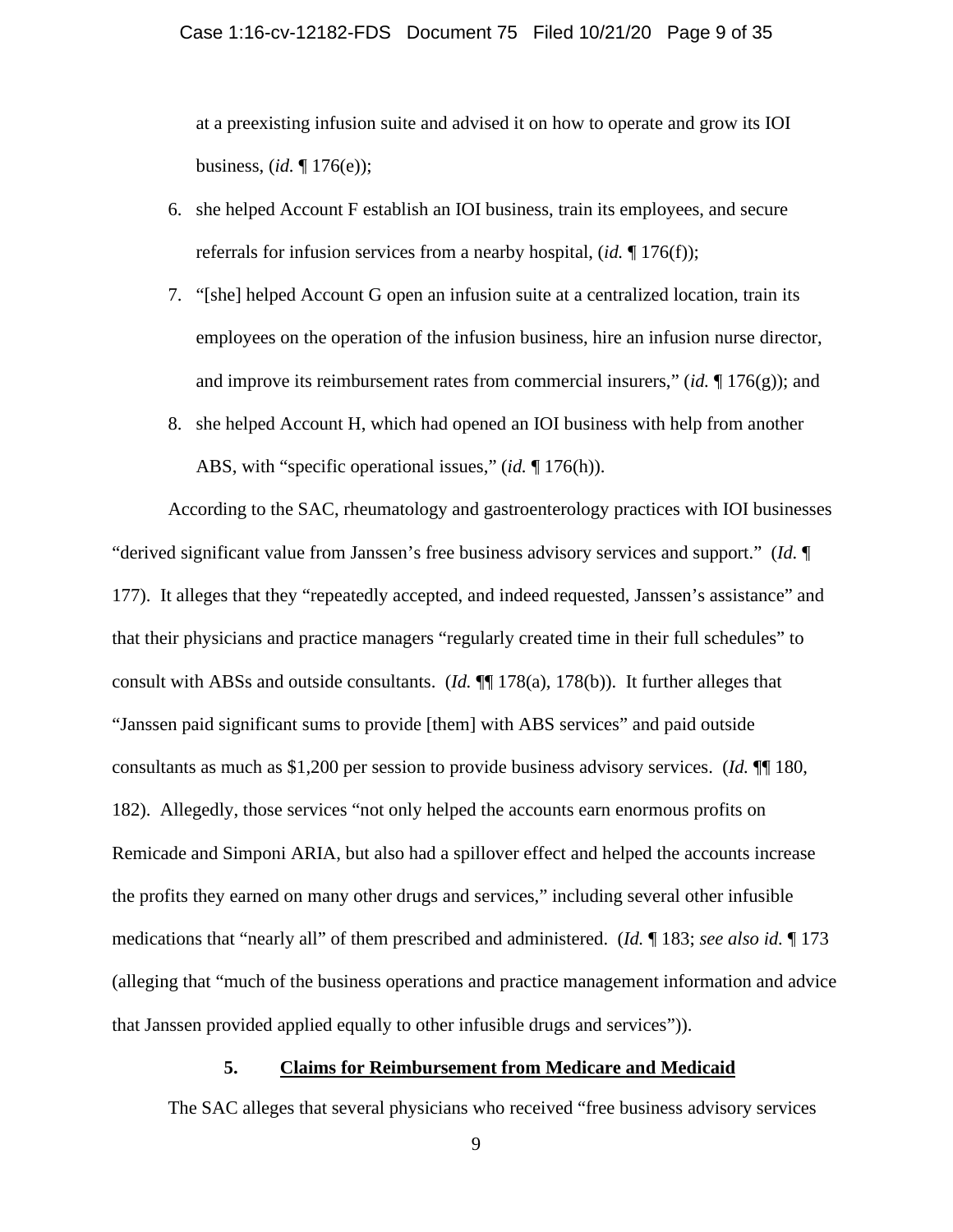### Case 1:16-cv-12182-FDS Document 75 Filed 10/21/20 Page 10 of 35

and support from Janssen" submitted claims for reimbursement to Medicare and Medicaid for Remicade, Simponi ARIA, and related infusion services. (*Id.* ¶ 189). For example, it alleges that between 2015 and 2017, Account B submitted claims for reimbursement to Medicare Part B for Remicade approximately every eight weeks. (*Id.* ¶ 191). It also alleges that during that same time period, Account B "regularly" received "many of the free business advisory services" set forth above. (*Id.*). Similarly, it alleges that physicians from several other practices "billed Medicare for a significant volume" of Remicade or Simponi ARIA infusions while receiving "free business advisory services and support from Janssen." (*Id.* ¶¶ 192-93). For several of those practices, the SAC sets forth in a table how many Remicade infusions they allegedly administered and billed to Medicare annually between 2012 and 2017. (*Id.* ¶ 192). And for one practice, the SAC alleges how many Simponi ARIA infusions it administered and billed to Medicare in 2015, 2016, and 2017. (*Id.* ¶ 193).

### **B. Procedural Background**

On October 28, 2016, relator filed the initial complaint in this case. The complaint was amended twice, first on May 10, 2017, and again on February 11, 2020. The SAC asserts claims for treble damages and civil penalties for violations of the False Claims Act ("FCA"), 31 U.S.C. § 3729(a)(1)(A) (Count 1); treble damages and civil penalties for violations of the FCA, 31 U.S.C. § 3729(a)(1)(B) (Count 2); and damages and penalties for violations of various state analogues to the FCA (Counts 3-29). The SAC alleges that it is brought on behalf of the United States and the States of California, Colorado, Connecticut, Delaware, Florida, Georgia, Hawaii, Illinois, Indiana, Iowa, Louisiana, Massachusetts, Michigan, Minnesota, Montana, Nevada, New Jersey, New York, North Carolina, Oklahoma, Rhode Island, Tennessee, Texas, Vermont, Virginia, and Washington, and the District of Columbia ("the plaintiff states").

On August 9, 2019, the United States and the plaintiff states declined to intervene in the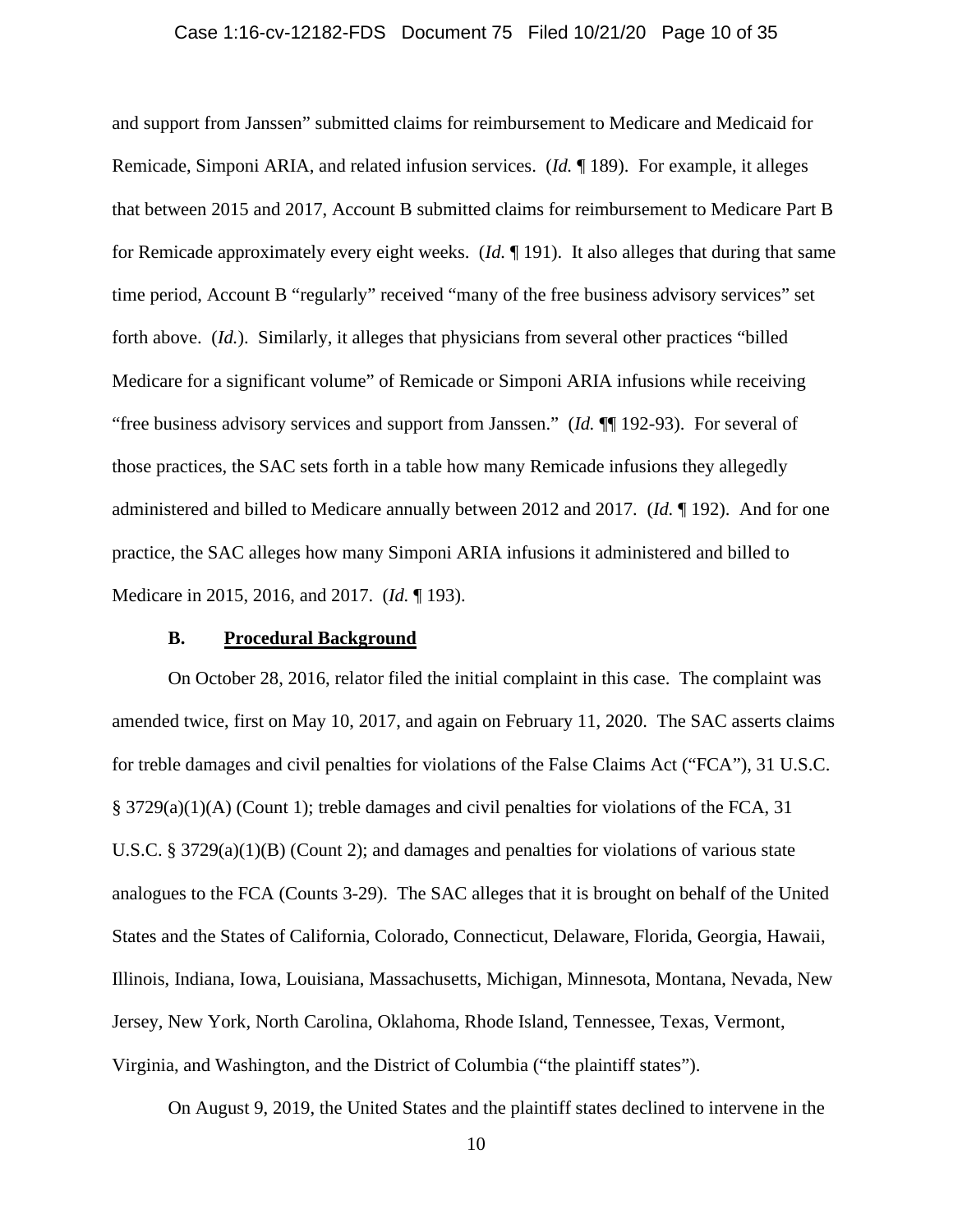case. On December 13, 2019, the Court ordered the unsealing of the matter. On March 18, 2020, Janssen moved to dismiss the SAC.

## **II. Standard of Review**

On a motion to dismiss made pursuant to Rule 12(b)(6), the court "must assume the truth of all well-plead[ed] facts and give . . . plaintiff the benefit of all reasonable inferences therefrom." *Ruiz v. Bally Total Fitness Holding Corp.*, 496 F.3d 1, 5 (1st Cir. 2007) (citing *Rogan v. Menino*, 175 F.3d 75, 77 (1st Cir. 1999)). To survive a motion to dismiss, the complaint must state a claim that is plausible on its face. *Bell Atl. Corp. v. Twombly*, 550 U.S. 544, 570 (2007). In other words, the "[f]actual allegations must be enough to raise a right to relief above the speculative level, . . . on the assumption that all the allegations in the complaint are true (even if doubtful in fact)." *Id.* at 555 (citations omitted). "The plausibility standard is not akin to a 'probability requirement,' but it asks for more than a sheer possibility that a defendant has acted unlawfully." *Ashcroft v. Iqbal*, 556 U.S. 662, 678 (2009) (quoting *Twombly*, 550 U.S. at 556). Dismissal is appropriate if the complaint fails to set forth "factual allegations, either direct or inferential, respecting each material element necessary to sustain recovery under some actionable legal theory." *Gagliardi v. Sullivan*, 513 F.3d 301, 305 (1st Cir. 2008) (quoting *Centro Médico del Turabo, Inc. v. Feliciano de Melecio*, 406 F.3d 1, 6 (1st Cir. 2005)).

Under Fed. R. Civ. P. 9(b), the standard for allegations of fraud is higher than the normal pleading standard. To survive a motion to dismiss, a complaint alleging fraud must "state with particularity the circumstances constituting fraud." Fed. R. Civ. P. 9(b).

## **III. Analysis**

Defendant contends that the SAC should be dismissed because it does not allege a violation of the Anti-Kickback Statute—specifically, because (1) the services that defendant allegedly gave physicians lack substantial independent value, and (2) it fails to allege that any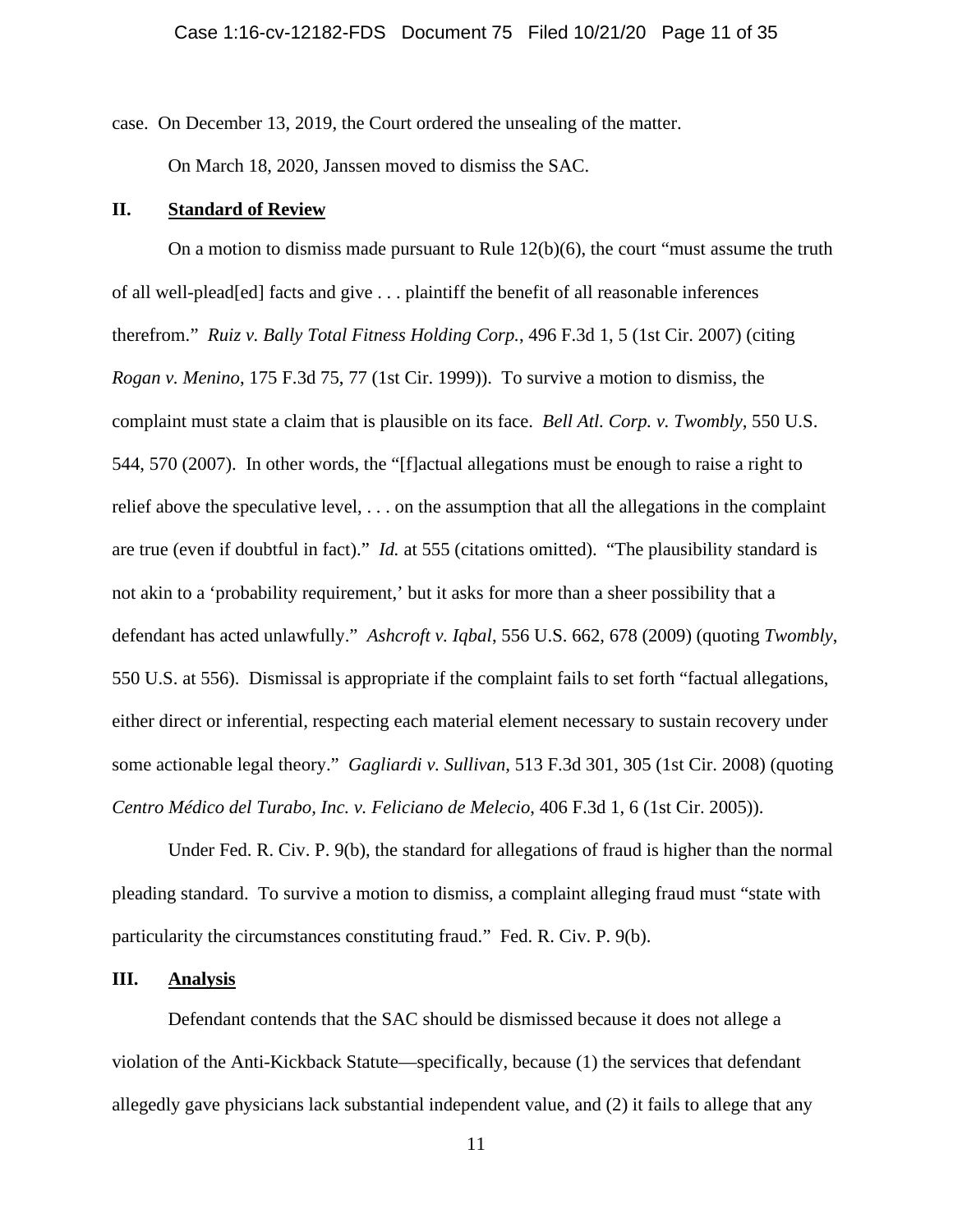### Case 1:16-cv-12182-FDS Document 75 Filed 10/21/20 Page 12 of 35

violation of the statute was knowing and willful. (Def. Mot. at 2). Defendant also contends that it should be dismissed because it fails to plead with the particularity required by Rule 9(b) that physicians who received the services submitted false claims to the government. (*Id.*).

### **A. Whether the SAC Alleges a Violation of the Anti-Kickback Statute**

The FCA claims are based on a violation of the Anti-Kickback Statute, 42 U.S.C. § 1320a-7b(b). The Anti-Kickback Statute itself "does not provide for a private right of action." *United States ex rel. Kalec v. NuWave Monitoring, LLC*, 84 F. Supp. 3d 793, 806 (N.D. Ill. 2015). However, "a claim that includes items or services resulting from a violation of [it] constitutes a false or fraudulent claim for purposes of [the FCA]." 42 U.S.C. § 1320a-7b(g). Therefore, "liability under the [FCA] can be predicated on a violation of the Anti-Kickback Statute." *See United States ex rel. Banigan v. PharMerica, Inc.*, 950 F.3d 134, 137 (1st Cir. 2020) (internal quotations omitted).

As set forth above, the Anti-Kickback Statute prohibits "knowingly and willfully" soliciting, receiving, offering, or paying "any remuneration . . . to induce" a person to refer a patient for goods or services that are reimbursed by a federal health care program. 42 U.S.C. § 1320a-7b(b). Thus, to state a claim for a violation of the statute, a complaint must allege, among other things, that the defendant (1) solicited, received, offered, or paid "remuneration" and (2) did so "knowingly and willfully." *See id.*

It is well-settled that the heightened pleading requirements of Rule 9(b) apply to claims brought under the FCA. *See United States ex rel. Nargol v. DePuy Orthopaedics, Inc.*, 865 F.3d 29, 38 (1st Cir. 2017). Specifically, a relator "must provide details that identify particular false claims for payment that were submitted to the government." *United States ex rel. Ge v. Takeda Pharm. Co.*, 737 F.3d 116, 123 (1st Cir. 2013) (internal quotations omitted). However, it is less clear whether a relator must also allege predicate violations of the Anti-Kickback Statute with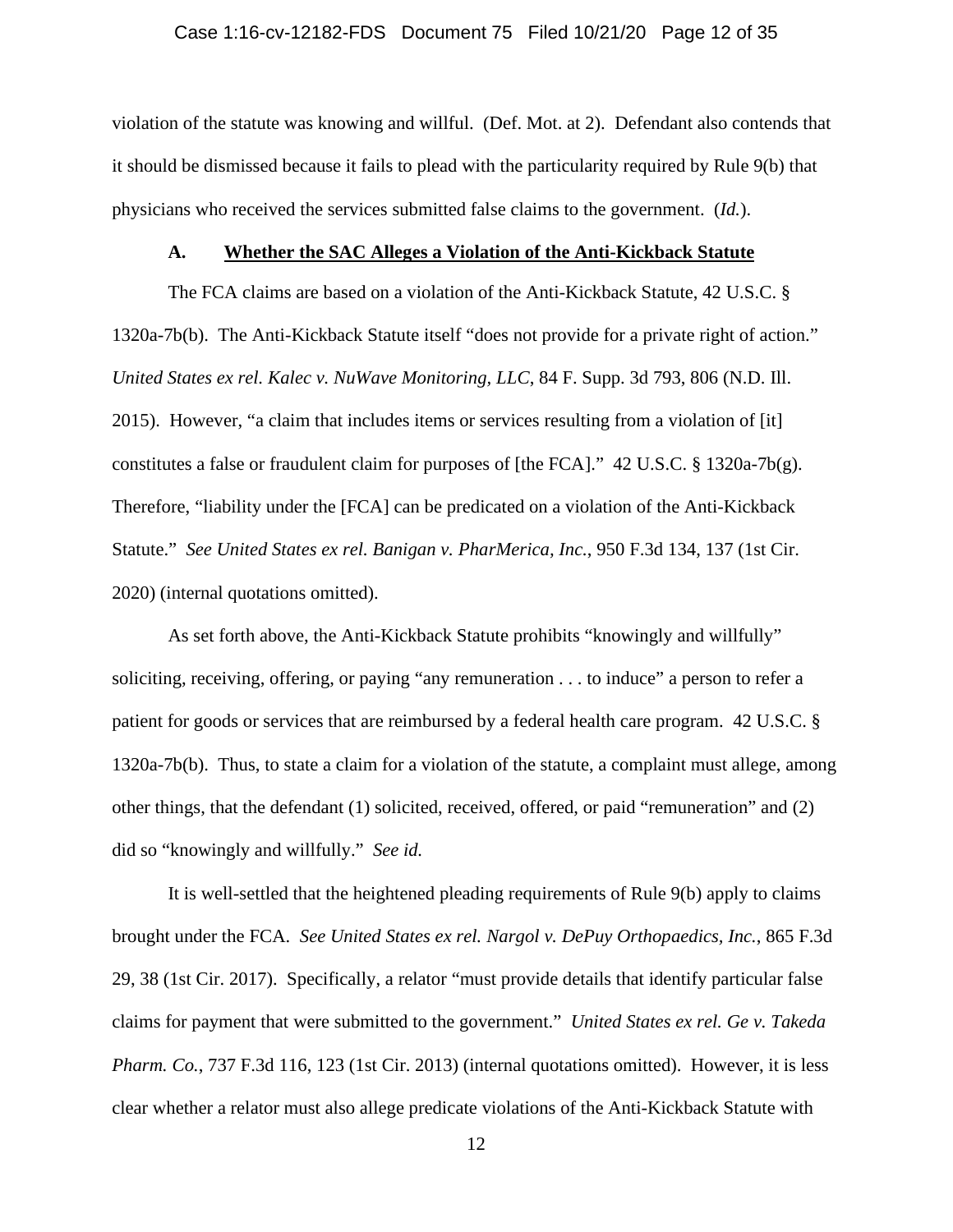## Case 1:16-cv-12182-FDS Document 75 Filed 10/21/20 Page 13 of 35

the specificity required by Rule 9(b). *Compare United States ex rel. Suarez v. AbbVie Inc.*, 2019 WL 4749967, at  $*5$  (N.D. Ill. Sept. 30, 2019) (finding that an alleged Anti-Kickback Statute violation must be pleaded with the specificity required by Rule 9(b)), *with Cooper v. Pottstown Hosp. Co.*, 2015 WL 1137664, at \*3-4 (E.D. Pa. Mar. 13, 2015) (evaluating the alleged predicate Anti-Kickback Statute violation of a FCA claim under the Rule 12(b)(6) pleading standard). In any event, defendant does not contend so here. It contends that the SAC should be dismissed under Rule 9(b), but only because it does not identify particular false claims that were submitted to the government. (*See* Def. Mem. at 19; Def. Reply at 3). Accordingly, the Court will analyze whether the SAC adequately alleges a violation of the Anti-Kickback Statute under the Rule 12(b)(6) standard.

## **1. Whether the SAC Alleges Illegal Remuneration**

### **a. What Qualifies as Illegal Remuneration**

The Anti-Kickback Statute itself does not define "remuneration." *See* 42 U.S.C. §§ 1301, 1320a-7b(b). It does, however, provide that the term "includ[es] any kickback, bribe, or rebate." *Id.* § 1320a-7b(b). The HHS Office of the Inspector General ("OIG") has issued guidance documents providing an interpretation of the statute.<sup>2</sup> Those documents are not binding, but are entitled to judicial consideration to the extent that they have the "power to persuade." *See Christensen v. Harris Cnty.*, 529 U.S. 576, 587 (2000) (quoting *Skidmore v. Swift & Co.*, 323 U.S. 134, 140 (1944)). Moreover, both parties rely on them extensively here. (Def. Mem. at 5- 6; Pl. Mem. at 5-7); *cf. Suarez*, 2019 WL 4749967, at \*6 (interpreting litigants' reliance on the same OIG guidance "as a concession that it is authoritative for purposes of this motion, even

<sup>2</sup> HHS has also published safe-harbor regulations providing that under certain conditions, particular payment practices are not subject to prosecution or sanctions under the Anti-Kickback Statute. 42 C.F.R. § 1001.952. Defendant does not contend that any of the alleged practices at issue are covered by those regulations.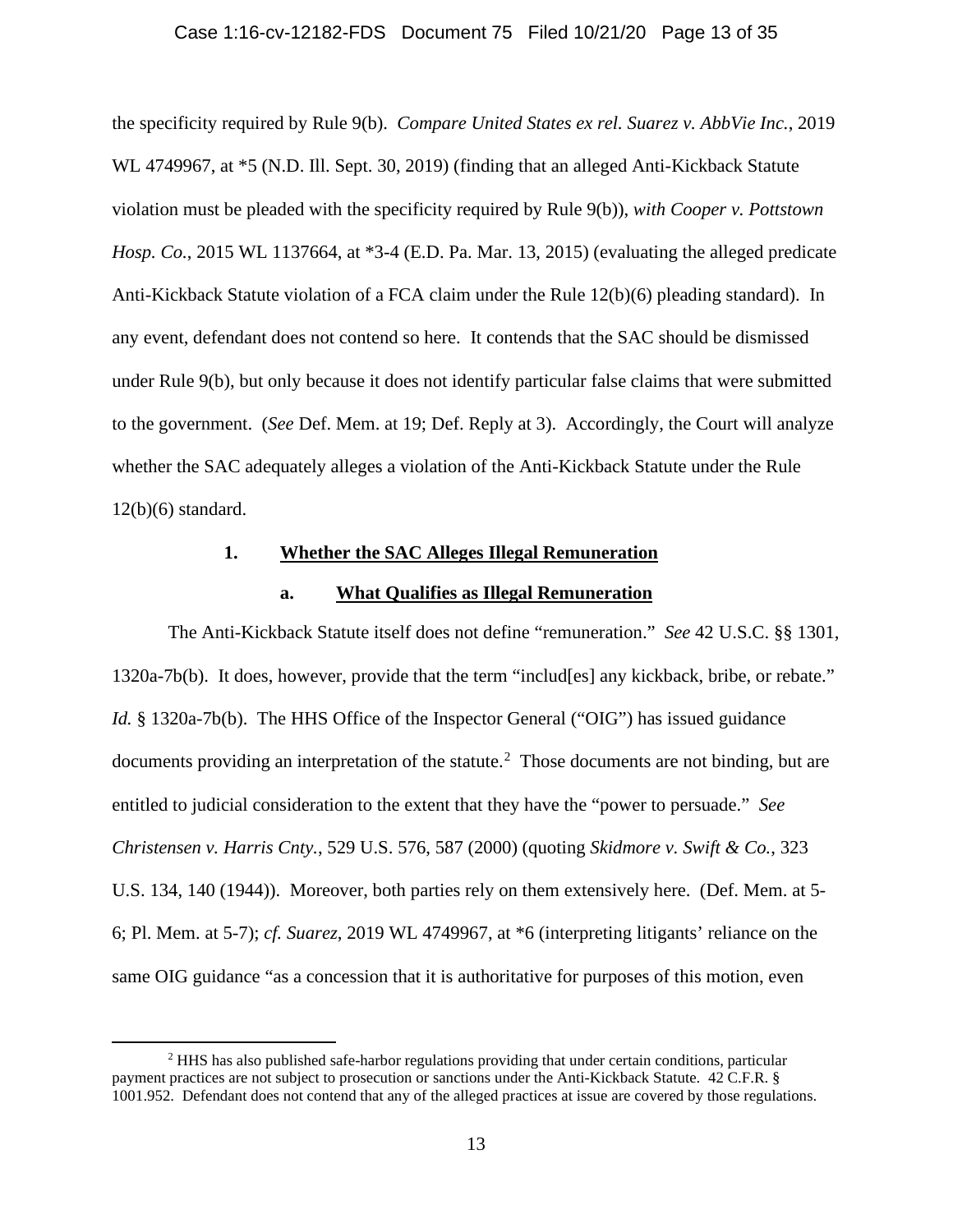though administrative guidance is not binding law").

In a 2003 guidance document, the OIG discussed what the parties refer to here as "product support services." Those are services offered by drug companies "in connection with the sale of their products," such as "billing assistance tailored to the purchased products, reimbursement consultation, and other programs specifically tied to support of the purchased product." OIG Compliance Program Guidance for Pharmaceutical Manufacturers, 68 Fed. Reg. 23731, 23735 (May 5, 2003). The OIG stated that "[s]tanding alone, services that have no substantial independent value to the purchaser may not implicate the [A]nti-[K]ickback [S]tatute." *Id.* However, it cautioned that "if a manufacturer provides a service having no independent value (such as limited reimbursement support services in connection with its own products) in tandem with another service or program that confers a benefit on a referring provider (such as a reimbursement guarantee that eliminates normal financial risks), the arrangement would raise kickback concerns." *Id.* And it advised that a service may "have independent value to the physician" if it "eliminate[s] an expense that the physician would have otherwise incurred." *Id.* at 23737.

In 2013, the OIG issued another statement indicating that goods or services without independent value do not qualify as illegal remuneration. In its response to a comment on a proposed rule, it stated that it had "long distinguished between free items and services that are integrally related to the offering provider's or supplier's services and those that are not." Medicare and State Health Care Programs: Fraud and Abuse; Electronic Health Records Safe Harbor Under the Anti-Kickback Statute, 78 Fed. Reg. 79202, 79210 (Dec. 27, 2013). It illustrated the difference with an example:

For instance, we have stated that a free computer provided to a physician by a laboratory company would have no independent value to the physician if the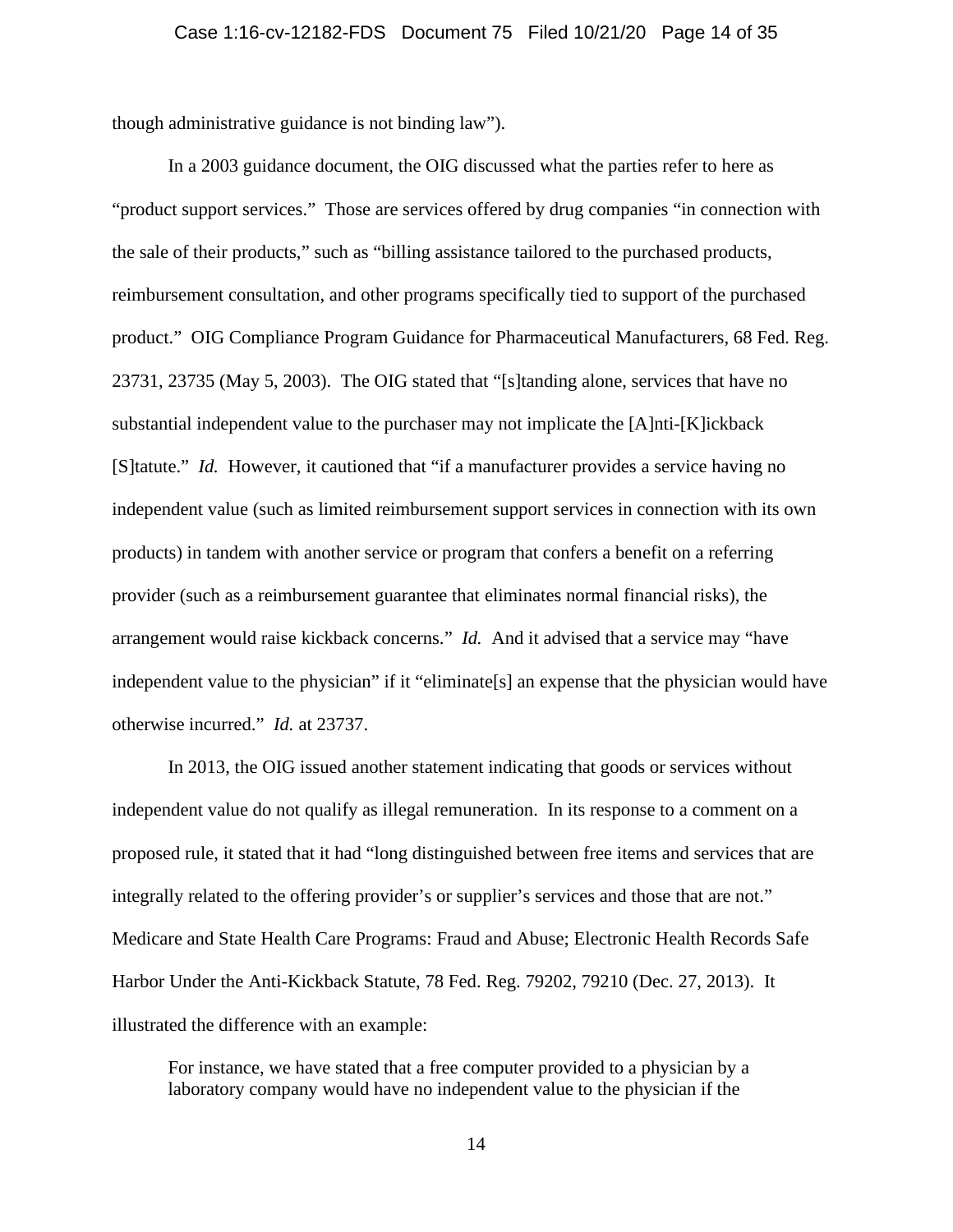### Case 1:16-cv-12182-FDS Document 75 Filed 10/21/20 Page 15 of 35

computer could be used only, for example, to print out test results produced by the laboratory company. In contrast, a free personal computer that the physician could use for a variety of purposes would have independent value and could constitute an illegal inducement.

*Id.* And it again advised that goods or services with "no independent value to the recipient apart from the services the donor provides" do "not implicate the [A]nti-[K]ickback [S]tatute." *Id.*

Relying on that guidance from the OIG, at least two federal district courts have held that services lacking substantial independent value are not illegal remuneration under the Anti-Kickback Statute. In *United States ex rel. Forney v. Medtronic, Inc.*, 2017 WL 2653568 (E.D. Pa. June 19, 2017), the relator alleged that Medtronic had provided a variety of free services to customers who bought its surgically-implanted heart devices. *Id.* at \*1-2. Those services "included free surgical support, implant device follow-up that it continued to offer long after device implantation, and free staff to clinics at which Medtronic employees would spend four to eight hours conducting interrogations and other services." *Id.* at \*1.The complaint broadly alleged that those services "benefitted physician practices," but did not explain which ones would otherwise have been performed by the physicians' staff. *Id.* at \*4. The court held that the complaint had "failed to allege with particularity how the free services Medtronic provided to physicians constituted illegal remuneration." *Id.* First, it concluded that the complaint had not adequately explained how the free services had "independent" value; rather, the allegations showed only that Medtronic "provided technical product support in connection with the purchase of its products." *Id.* Second, the court found that the complaint had failed to "demonstrate that any independent value . . . was *substantial*." *Id.* It found the allegations "that the services generally benefitted Medtronic's customers' bottom lines or that physicians used Medtronic's services in lieu of having to pay for their own employees" to be insufficient under Rule 9(b). *Id.* (internal quotations omitted).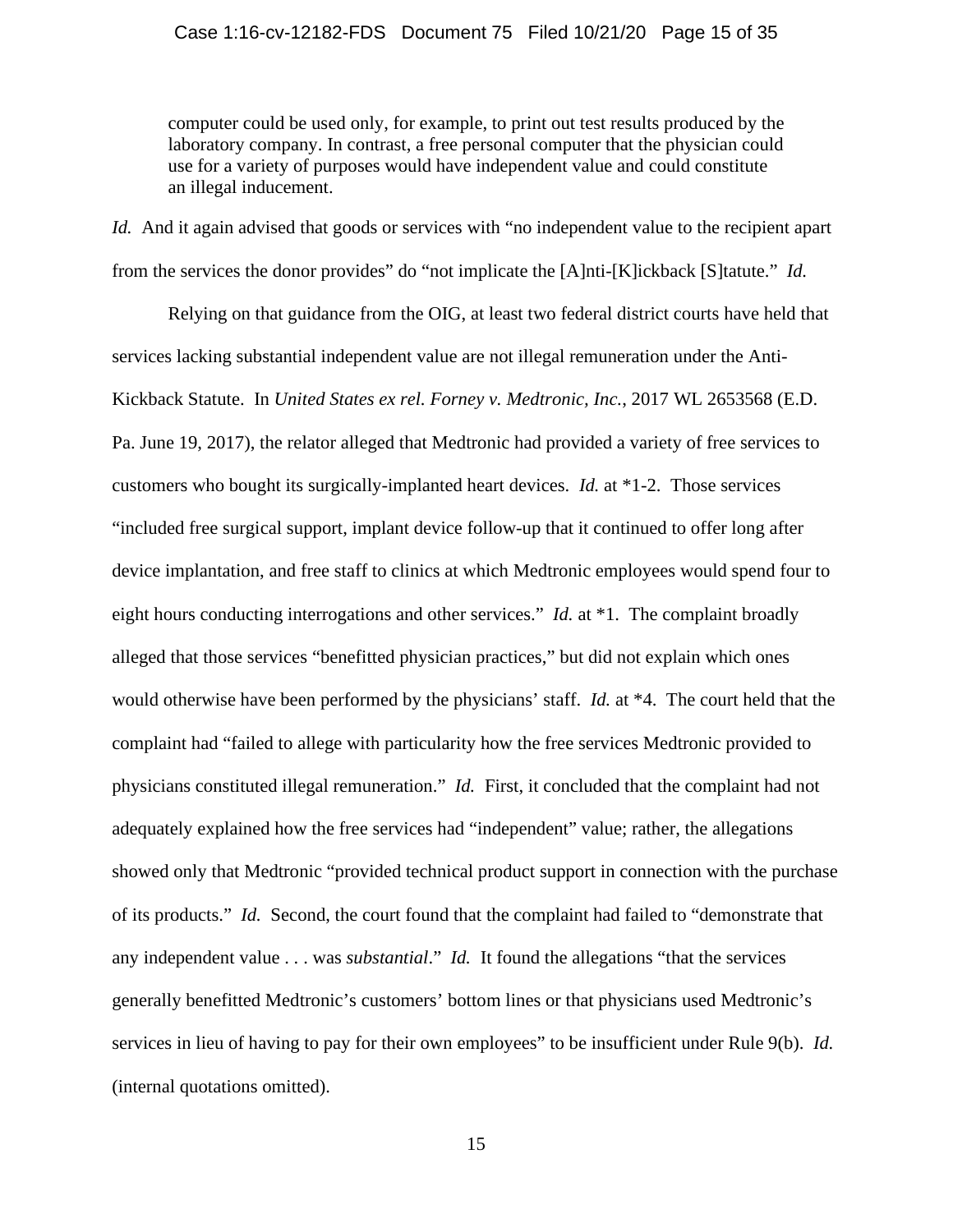#### Case 1:16-cv-12182-FDS Document 75 Filed 10/21/20 Page 16 of 35

In *Suarez*, the court reached a similar result. 2019 WL 4749967. There, the relator alleged that AbbVie ran an "Ambassador Program" for its prescription drug Humira in which registered nurses visited patients and "train[ed] [them] on obtaining insurance payment for the drug, self-injecting the drug, and disposing of injection equipment." *Id.* at \*1-2. They also visited physicians' offices "to respond to specific questions about specific patients." *Id.* at \*2. The court held that these allegations amounted "only [to] the provision of Humira-related services." *Id.* at \*7. It observed that all of the services offered by AbbVie's Ambassadors were about how to use and receive reimbursement specifically for that medication, and that while the relator had alleged "that these services were not limited solely to the use of Humira," the only allegations in the complaint "undisputedly concern[ed] Humira." *Id.* (internal quotations omitted). Moreover, the court said, the relator had "plead[ed] no factual content" to support his allegation that the services had "independent value" by "eliminat[ing] an expense that the physician would have otherwise incurred." *Id.* at \*8 (quoting OIG Compliance Program Guidance for Pharmaceutical Manufacturers, 68 Fed. Reg. at 23737).<sup>3</sup>

Relator contends that the services alleged here are distinguishable from the ones described in those cases because they are "business advisory services" rather than "product support services." (Pl. Mem. at 9). Citing OIG guidance that identifies "free training . . . in such

<sup>&</sup>lt;sup>3</sup> Notably, a different court has concluded that a different complaint sufficiently alleged that AbbVie's Ambassador Program "plausibly provided independent value to physicians who prescribed Humira by eliminating expenses that physicians would have otherwise incurred," at least to the extent necessary to survive a motion to dismiss as it related to allegations of a violation of § 10(b) of the Securities and Exchange Act. *Holwill v. AbbVie, Inc.*, 2020 WL 5235005, at \*2-3 (N.D. Ill. Sept. 1, 2020). The product support services that the court determined provided independent value to physicians included "assistance with pharmacy and insurance authorization and coverage, providing open enrollment resources, helping with paperwork, instruction on self-injection, answering questions, and conducting follow-ups," because those were services that "ordinarily would have been provided by the prescribing physician's office." *Id.* at \*3.Thus, the court found that the complaint adequately alleged services that "confer[ed] a benefit on a referring provider." *Id.* at \*2 (quoting OIG Compliance Program Guidance for Pharmaceutical Manufacturers, 68 Fed. Reg. at 23735). Because the court's inquiry focused on the alleged federal securities law violations, the discussion of the allegedly illegal product support services is limited. *See id.* at \*2-3.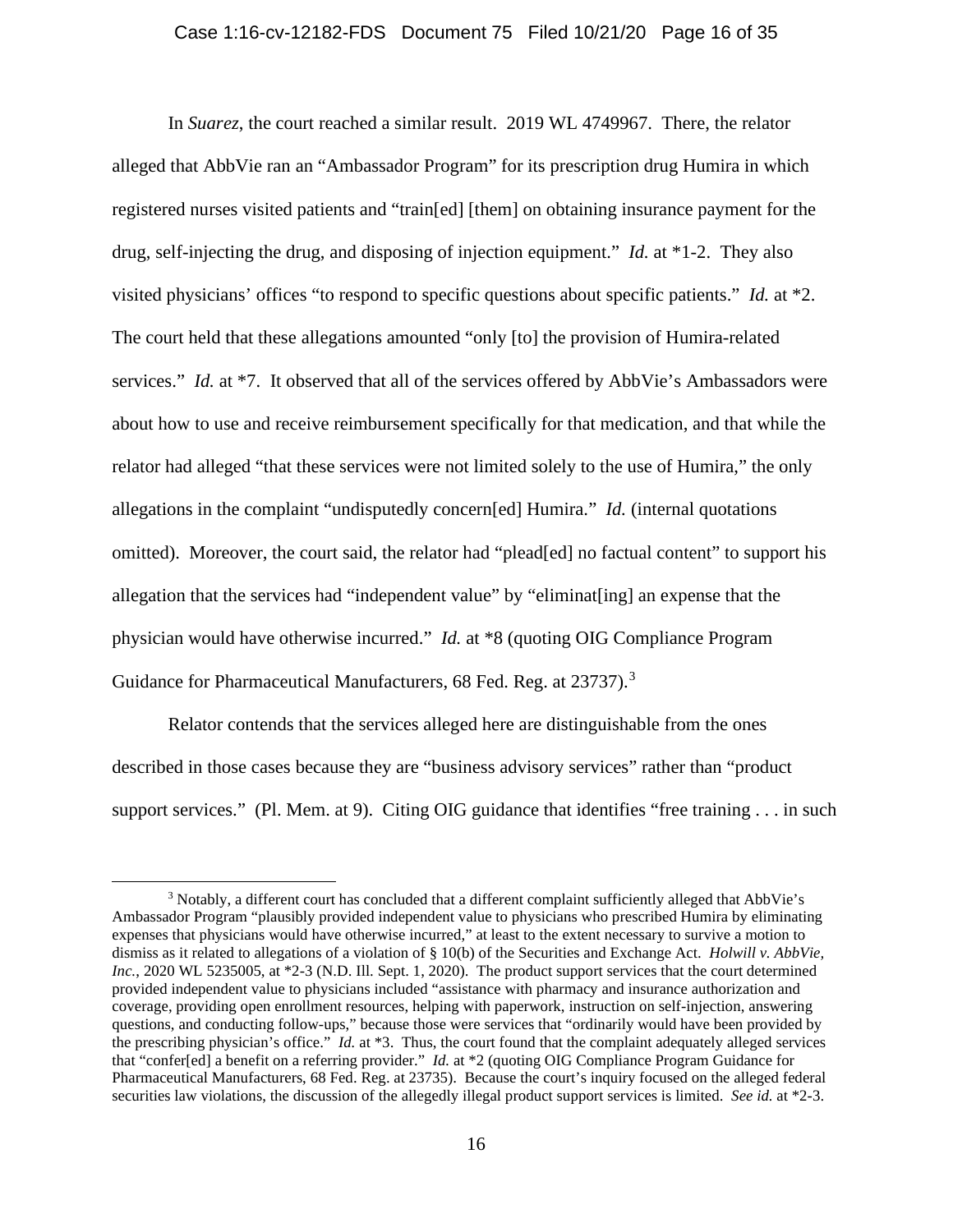### Case 1:16-cv-12182-FDS Document 75 Filed 10/21/20 Page 17 of 35

areas as management techniques" as a "suspect incentive arrangement," she suggests that the "substantial independent value" requirement does not apply here. (*Id.* at 6-7, 12 (quoting OIG Special Fraud Alerts, 59 Fed. Reg. 65372, 65375-76 (Dec. 19. 1994))). But the guidance document that she cites to concerns "incentive arrangements" untethered to the provision of any product or service, which is not the situation here. *See* OIG Special Fraud Alerts, 59 Fed. Reg. at 65375-76. And when it comes to services offered by drug companies in connection with the sale of their products, the OIG has made no distinction between "business advisory services" and "product support services." *See* OIG Compliance Program Guidance for Pharmaceutical Manufacturers, 68 Fed. Reg. at 23735.

Similarly, relator contends that the services at issue are subject to a different test because they constitute "payments in kind or gifts." (Pl. Mem. at 7); *see* OIG Special Fraud Alerts, 59 Fed. Reg. at 65376. But the OIG's guidance on such payments or gifts discusses prizes, bonuses, grants, or other items of obvious cash value. *See* OIG Special Fraud Alerts, 59 Fed. Reg. at 65376. "There is little question" that such benefits as "free supplies, meals, and trips [] constitute remuneration." *United States ex rel. Witkin v. Medtronic, Inc.*, 189 F. Supp. 3d 259, 271 (D. Mass. 2016). By contrast, services offered in connection with and in support of lawful product sales are not always so clearly problematic. *See, e.g.*, *id.* at 270-71 (concluding that training patients on how to use insulin pumps might constitute illegal remuneration only because the provider allegedly paid trainers above-market rates).

Instead, the question seems to be whether such services, regardless of how they are characterized, have "substantial independent value" to the persons to whom they are provided. *See Forney*, 2017 WL 2653568, at \*4. Alternatively, the *Suarez* court described the inquiry as whether a drug maker "offered services 'integrally related' to [its product] '*in tandem with*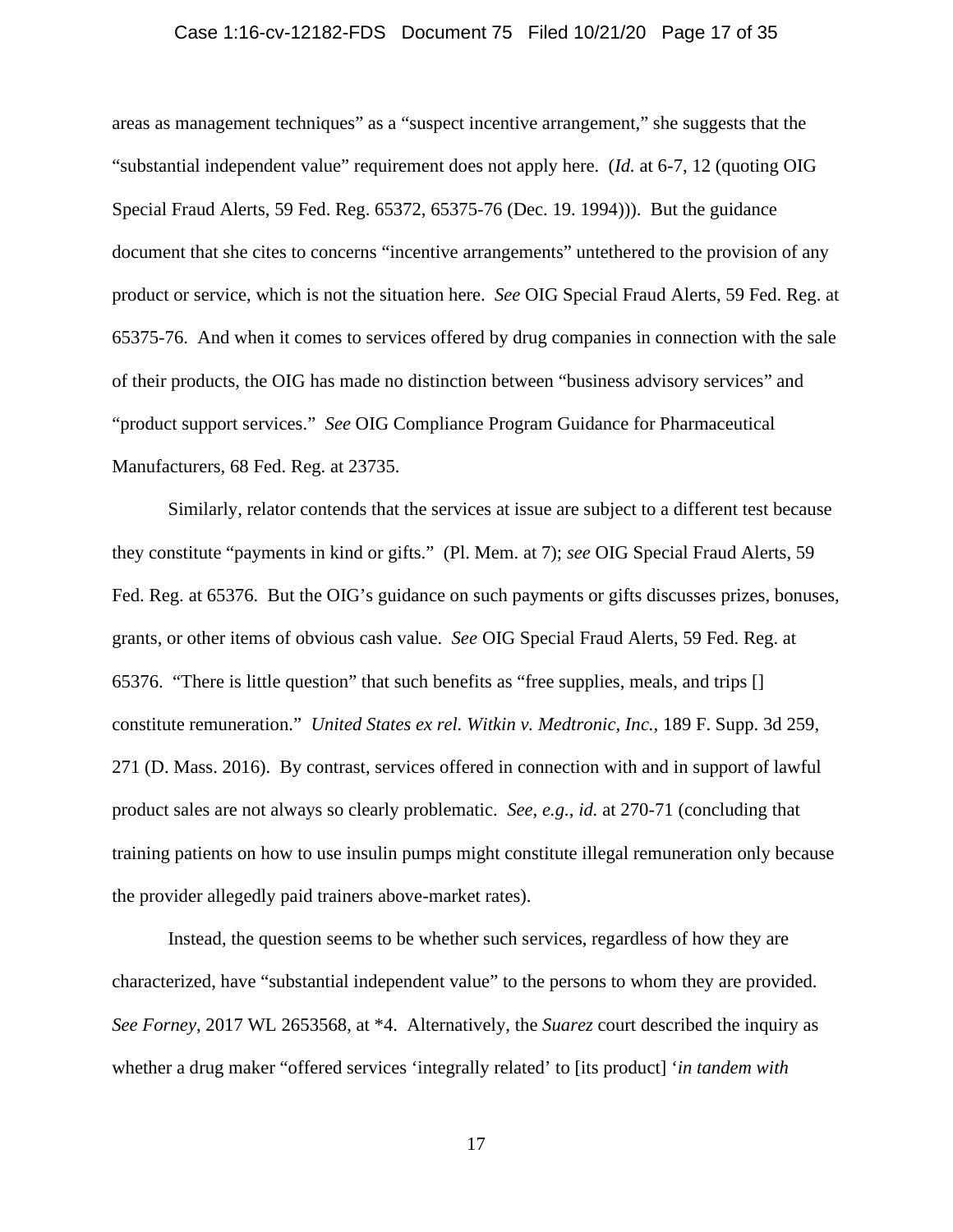another service or program that confers a benefit on a referring provider,'" or "'eliminate[d] an expense that the physician would have otherwise incurred.'" 2019 WL 4749967, at \*7 (quoting OIG Compliance Program Guidance for Pharmaceutical Manufacturers, 68 Fed. Reg. at 23735, 23737).

# **b. Whether the Services Had Independent Value**

Defendant contends that the services alleged here are nothing more than "permissible product support" tied to the sale of Remicade and Simponi ARIA. (Def. Mem. at 14-16); *see Forney*, 2017 WL 2653568, at \*4. Accordingly, it says, they have no independent value.

It is true that some of the alleged services appear to be specific to Remicade and Simponi ARIA. For example, the SAC alleges that ABSs and outside consultants presented information to physicians on how to maximize discounts for those drugs when purchasing through defendant's own bulk discounting program. (SAC  $\P$  59, 166(j)). It is hard to see how such presentations could have value to physicians beyond assisting them with those particular medications.

However, the SAC alleges that other services provided by defendant had independent value because they also applied to infusible medications other than Remicade and Simponi ARIA. For example, it alleges that ABSs and outside consultants gave presentations and customized advice to physicians on how to optimize their infusion schedules to increase volume and thus their profitability. (*Id.* ¶ 166(a); *see also id.* ¶¶ 166(d), 166(e), 166(g), 166(h), 166(m)). It alleges that the value of such services "applied equally to other infusible drugs and services," including several specific medications that "nearly all" of defendant's customers prescribed. (*Id.*  $\P\P$  173, 183).<sup>4</sup>

<sup>4</sup> The SAC alleges that if the infusion businesses were not profitable then physicians would revert to older, non-infusible therapies. (*See* SAC ¶ 146). Defendant contends that this means the business advisory services that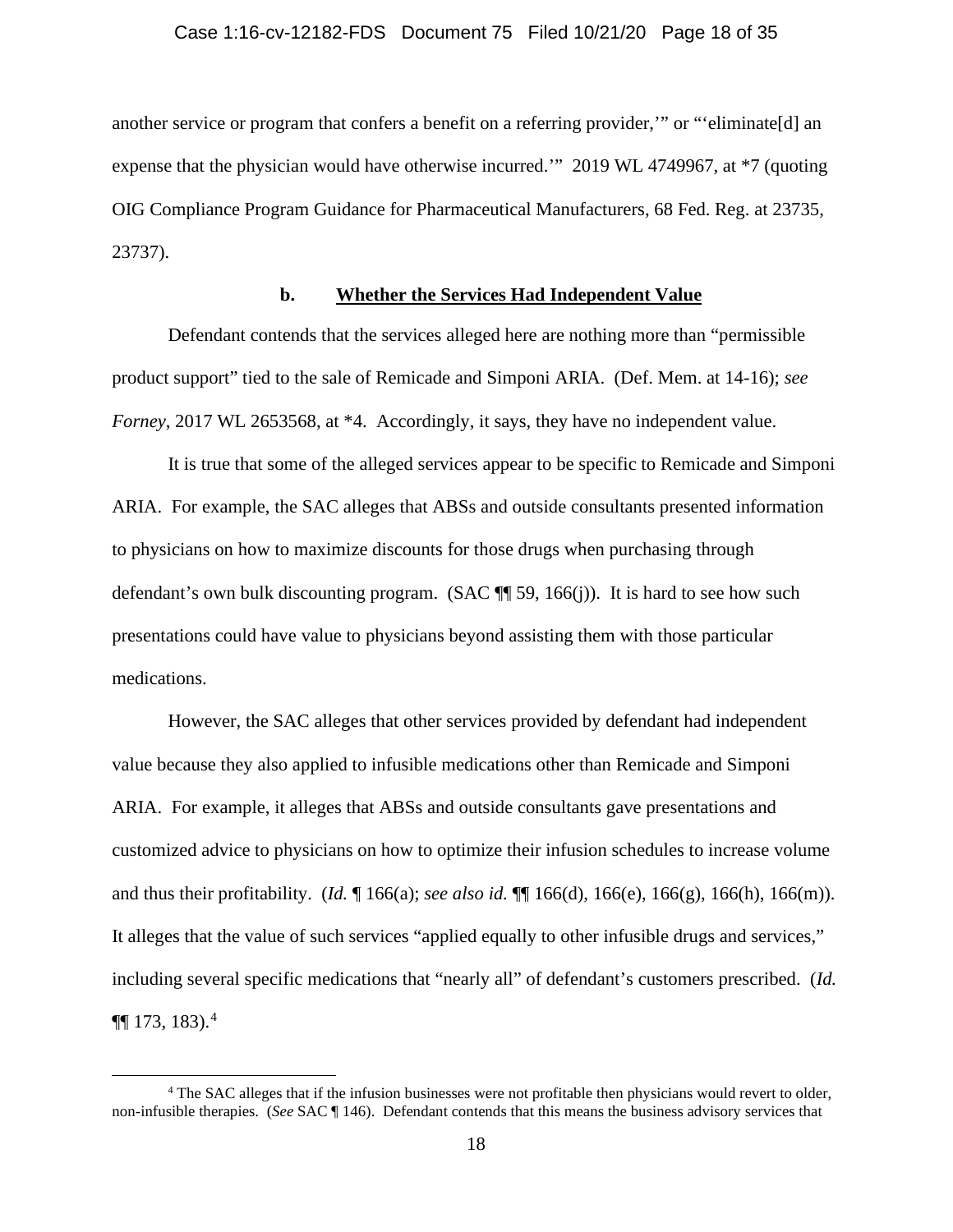### Case 1:16-cv-12182-FDS Document 75 Filed 10/21/20 Page 19 of 35

Defendant contends that the SAC "cites no example . . . in which any physician used [its] . . . services for any other infusible or non-infusible medication" other than Remicade and Simponi ARIA. (Def. Reply at 5). But even if such examples are necessary for the complaint to state a claim, the SAC provides them. It alleges that at least one of the medical practices served by relator "applied the free information and strategies [it] learned" from defendant to other infusible drugs by negotiating higher reimbursement rates on Remicade *and* other infusion drugs it administers. (*See* SAC ¶ 176(b)). It further alleges how she assisted another practice optimize its infusion schedules for both Remicade and a competing medication. (*See id.* ¶ 176(d)). Those allegations are sufficiently specific to show that defendant's infusion-related services had at least some value for administering medications other than Remicade and Simponi ARIA.

Moreover, other services that defendant allegedly provided appear to have value entirely separate from their infusible medications. For example, the SAC alleges that ABSs (including relator) and outside consultants gave presentations and customized advice to physicians on how to adopt EHR technology that would qualify them for incentive payments available through the Medicare EHR Incentive Program. (*Id.* ¶ 166(i), 176(c)). It further alleges that those services helped physicians "earn the maximum incentive payments from Medicare," which could exceed \$44,000, and "avoid paying penalties" of up to 5% of their Medicare reimbursements. (*Id.* ¶ 166(i)). Similarly, the SAC alleges that ABSs helped physicians negotiate better reimbursement rates not only for Remicade and Simponi ARIA, but also for "other top revenue-generating services (usually the top 20-30 services and drugs billed by a practice)." (*Id.* ¶ 166(d)). It alleges that "[t]his helped [physicians] maximize their reimbursement amounts and profits for

enabled practices to be profitable were tied to defendant's infusible medications in particular. (Def. Mem. at 3). However, because the SAC alleges that the value of those services applied to other prescribed infusible medications, defendant's conclusion does not necessarily follow.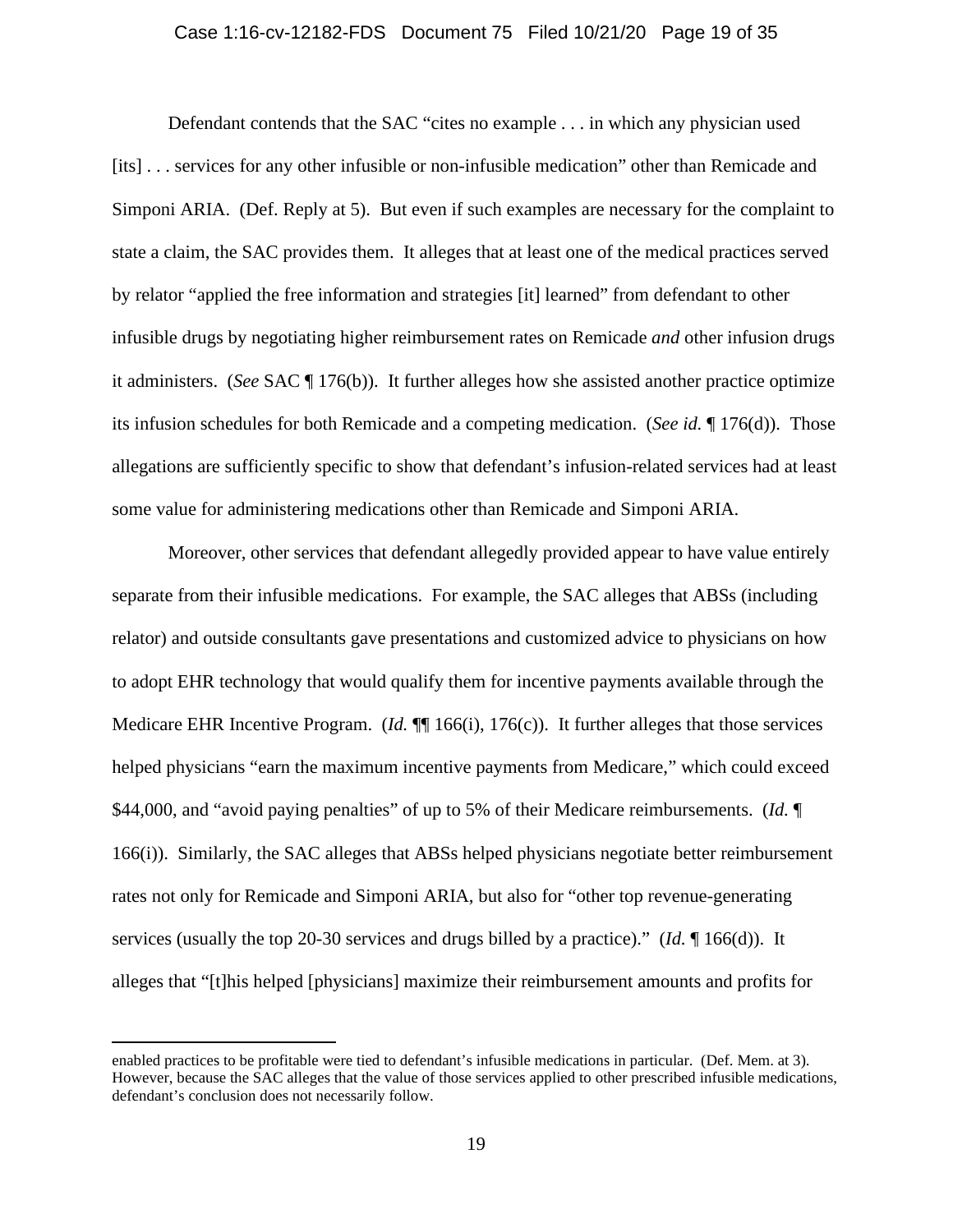### Case 1:16-cv-12182-FDS Document 75 Filed 10/21/20 Page 20 of 35

Remicade and Simponi ARIA and the related infusion services as well as other frequently billed services and drugs." (*Id.*). It further alleges that ABSs assisted physicians add other infusion service lines and treatments that do not involve Remicade or Simponi ARIA, such as oncological treatments and treatments for blood and lymph conditions. (*Id.* ¶ 166(h)). Thus, the SAC alleges that the provision of those services had value to physicians apart from the physicians' use of defendant's products, and therefore plausibly alleges that they had independent value.

In short, taking the allegations in the SAC as true, at least some of the services that defendant allegedly offered plausibly had value independent of Remicade and Simponi ARIA. The question becomes whether that value was substantial enough to implicate the Anti-Kickback Statute.

## **c. Whether the Independent Value of the Services Was Substantial**

Defendant contends that the services at issue did not have substantial value because they consisted of publicly available information. By way of example, it cites several presentations referred to in the SAC, which it says drew from public sources. (Def. Mem. at 13-14). It contends that because the OIG has said in an advisory opinion that services have only nominal value if "[s]imilar information content is available on the Internet and from other public sources without charge," those presentations cannot have substantial value. (*Id.* at 14); *see* OIG Adv. Op. No. 07-16, 2007 WL 6400843, at \*3 (Dec. 5, 2007).

The presence of some publicly available information in some of the presentations allegedly offered by defendant does not, by itself, prove that none of that information had substantial value. As an initial matter, defendant cannot introduce the OIG advisory opinion that it cites as evidence that it did not violate the Anti-Kickback Statute because it did not request that opinion. 42 C.F.R. § 1008.55 ("An advisory opinion may not be introduced into evidence by a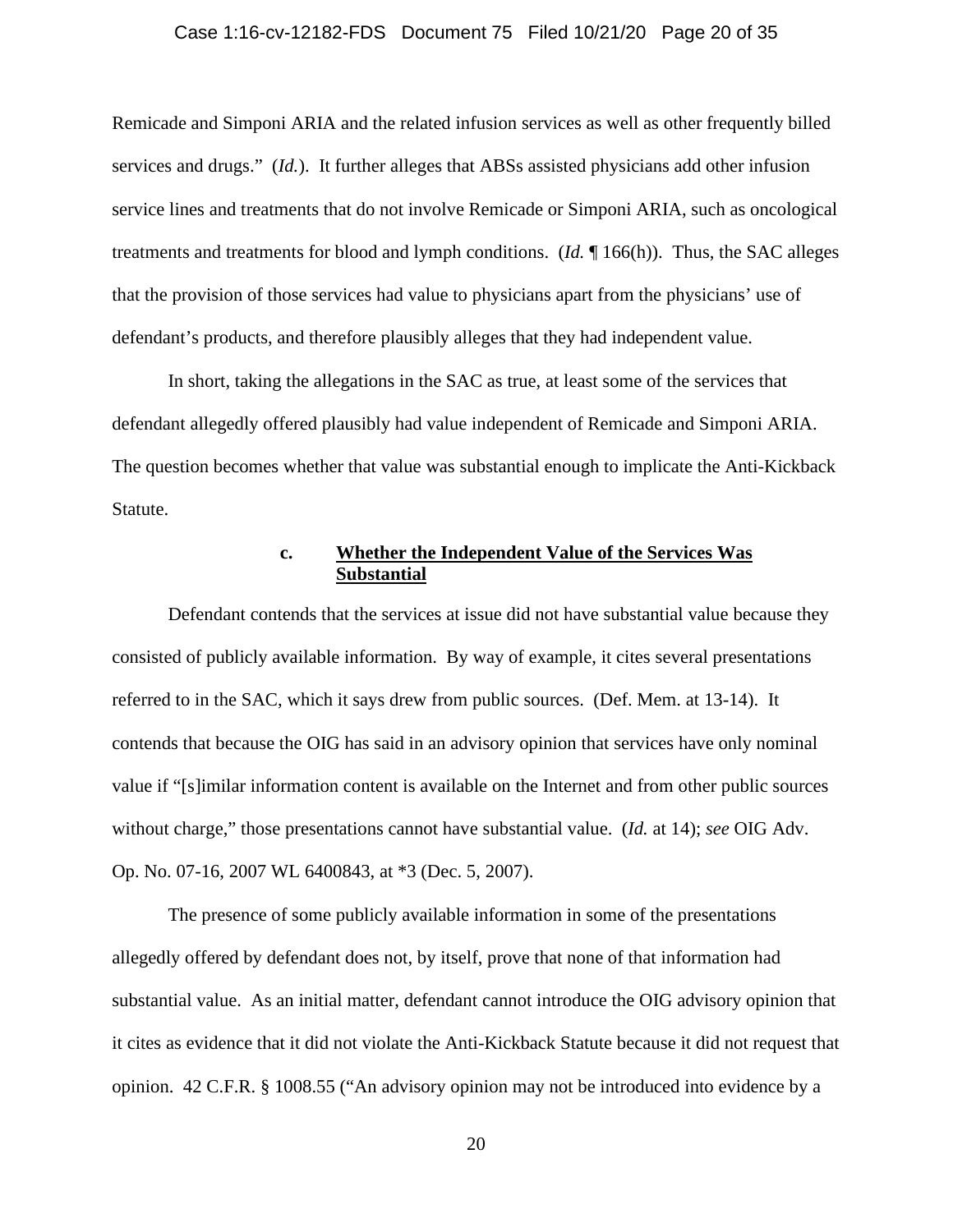### Case 1:16-cv-12182-FDS Document 75 Filed 10/21/20 Page 21 of 35

person or entity that was not the requestor of the advisory opinion to prove that the person or entity did not violate . . . any . . . law."); *see, e.g.*, *United States ex rel. Banigan v. Organon USA Inc.*, 2016 WL 10704126, at \*4 (D. Mass. Aug. 23, 2016). However, even if the Court considered the OIG advisory opinion to, at the very least, inform its analysis, it is inapposite here. The public sources cited by defendant are not yet part of the record. They are neither incorporated by reference in the complaint nor central to its claims. *See Freeman v. Town of Hudson*, 714 F.3d 29, 36-37 (1st Cir. 2013). Defendant contends that the Court may nonetheless take judicial notice of them. *See Martin v. Mead Johnson Nutrition Co.*, 2010 WL 3928710, at \*2 (D. Mass. Sept. 13, 2010), *report and recommendation adopted in part, rejected in part*, 2010 WL 3928707 (D. Mass. Sept. 30, 2010) (taking judicial notice of a website's contents "for the limited purpose of showing that the information contained therein was publicly available"). But even if that is true, and some portions of some presentations were publicly available, the SAC alleges that the presentations still had substantial value, as shown by the fact that physicians and practice staff regularly created time in their schedules to meet with the ABSs and outside consultants in order to listen to them. (Pl. Mem. at 13-14; SAC ¶ 178(b)). Moreover, relator contends that even if some of the presentations lacked substantial value because they contained public information, defendant has not shown that was true for all the presentations used by its ABSs and outside consultants. (Pl. Mem. at 14).

In any event, even if every one of the presentations made by the ABSs and outside consultants lacked substantial value, the SAC alleges that other services provided had such value. Indeed, it alleges that "ABSs spent more time implementing strategies than presenting them." (SAC  $\P$  172). For example, ABSs allegedly provided physicians with customized analysis, including the use of software programs, on how to improve the profitability of their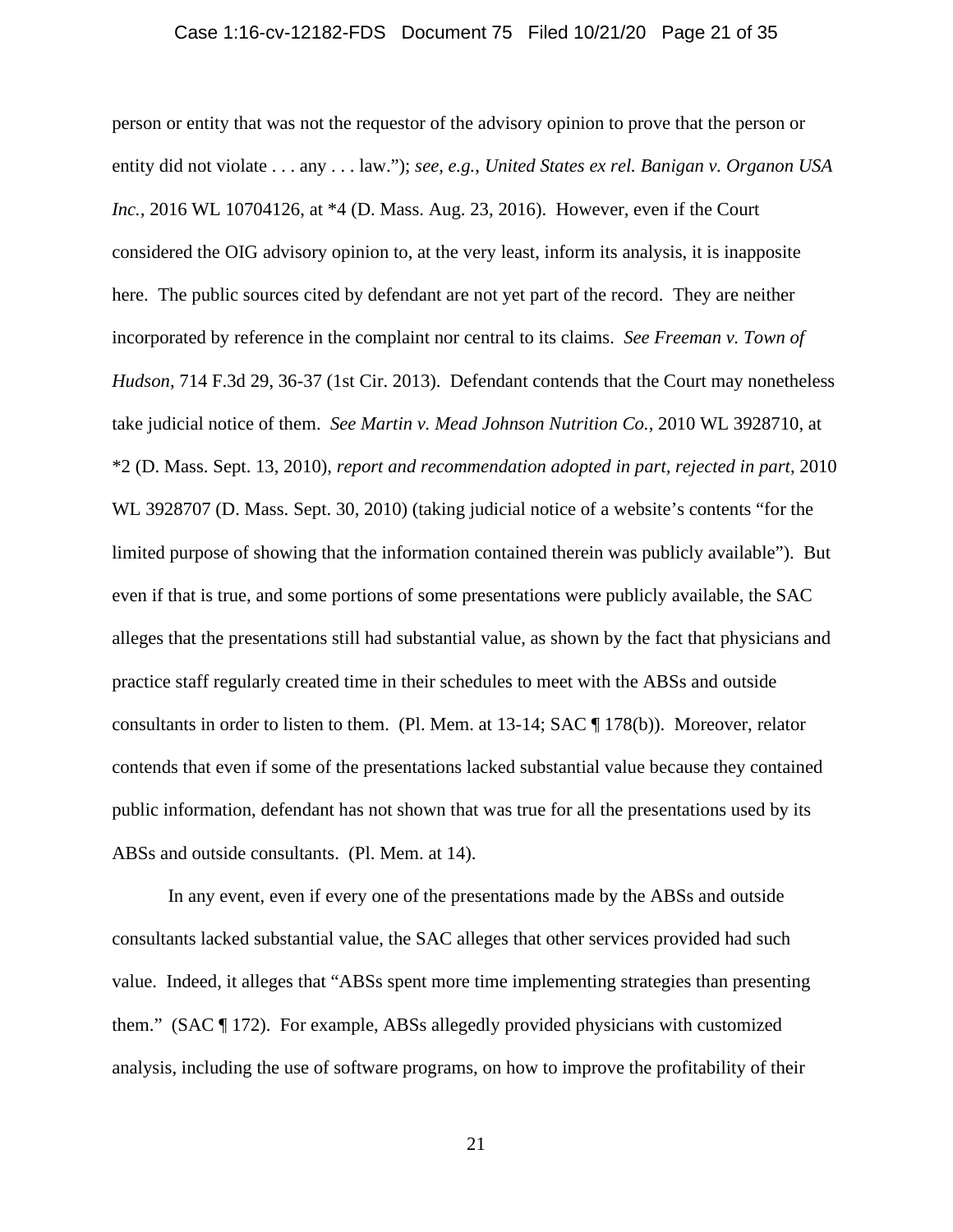### Case 1:16-cv-12182-FDS Document 75 Filed 10/21/20 Page 22 of 35

infusion practices by optimizing their infusion schedules. (*Id.* ¶ 166(a)). They also allegedly advised physicians that "the information and assistance that they provided was applicable to other infusion service lines or treatments and the [physicians'] infusion businesses as a whole." (*Id.* ¶ 184). Similarly, they allegedly advised physicians directly on how to "maximize their reimbursement amounts and profits" for medications and services other than Remicade and Simponi ARIA. (*Id.* ¶ 166(d)).

Taking those allegations as true, those services plausibly had value to physicians that was both independent of defendant's products and substantial. Defendant nonetheless contends that the SAC "contains the same type of conclusory allegations" of substantial value that were found deficient in *Suarez* and *Forney*. (Def. Mem. at 12). Those courts held that under Rule 9(b) the complaint must allege "*how* those services substantially benefited [physicians'] bottom lines." *See Forney*, 2017 WL 2653568, at \*4; *see also Suarez*, 2019 WL 4749967, at \*9 (noting that the realtor "allege[ed] only in a conclusory manner that the [defendant's] services eliminated costs that doctors would otherwise have had to cover"). Here, the SAC does specifically allege how the services at issue benefited physicians' "bottom lines."<sup>5</sup> For example, it alleges that by advising physicians on how to adopt new EHR technology, ABSs and outside consultants helped physicians "earn the maximum incentive payments from Medicare," which could exceed \$44,000, and "avoid paying penalties" of up to 5% of their Medicare reimbursements. (SAC ¶ 166(i)). Similarly, it alleges that by analyzing the infusion schedules of physicians' practices, ABSs and consultants helped the practices administer more infusions and thereby increase their profits. (*Id.* ¶ 166(a)). It specifically alleges that optimizing their infusion schedules enabled

<sup>5</sup> Because the allegations adequately satisfy this part of the test for pleading a violation of the Anti-Kickback Statute under the heightened pleading requirements of Rule 9(b), they necessarily adequately satisfy this test under the pleading requirements of Rule 12(b)(6).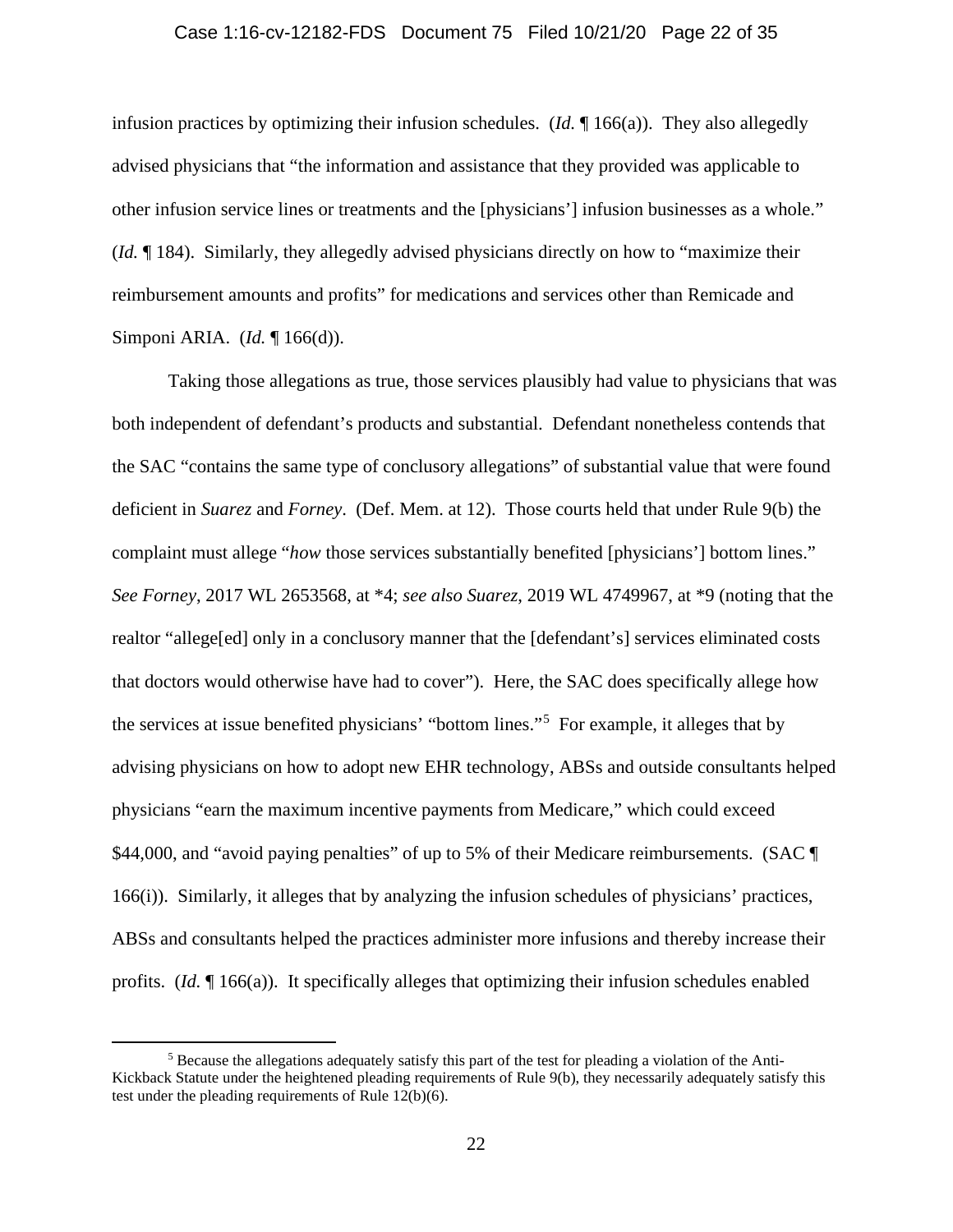### Case 1:16-cv-12182-FDS Document 75 Filed 10/21/20 Page 23 of 35

practices to minimize their overhead costs by reducing the amount of necessary nurse coverage, and thus the hourly fees they would have paid a nurse to administer the infusions. (*Id.*). Moreover, it alleges instances in which relator provided those particular services to particular practices. (*See id.* ¶¶ 176(b)-(d)).

In summary, the SAC plausibly alleges that at least some of the services provided by defendant had substantial independent value to physicians. And although some of the other services alleged may have had "no independent value," some of the services allegedly provided plausibly "raise kickback concerns" because they were provided "in tandem with" those services that did "confer[] a benefit" on physicians. *See* OIG Compliance Program Guidance for Pharmaceutical Manufacturers, 68 Fed. Reg. at 23735. Accordingly, taking the allegations in the SAC as true, they are sufficient to allege that defendant paid illegal remuneration to physicians. Whether those allegations are true is, of course, a question for another day.

## **2. Whether the SAC Alleges That Defendant Knowingly and Willfully Offered or Paid Illegal Remuneration**

As set forth above, the Anti-Kickback Statute prohibits offering or paying remuneration, but only if a person does so "knowingly and willfully." 42 U.S.C. § 1320a-7b(b). "To act knowingly, a defendant must 'do something voluntarily . . . not [] by mistake or accident or even negligently,' and to act willfully, a defendant must 'do something purposely, with the intent to violate the law.'" *Banigan*, 2016 WL 10704126, at \*3 (quoting *United States v. Bay State Ambulance & Hosp. Rental Serv., Inc.*, 874 F.2d 20, 33 (1st Cir. 1989)).<sup>6</sup>

It is doubtful that the SAC's conclusory allegations that defendant "intentionally used

<sup>&</sup>lt;sup>6</sup> The state analogues to the federal statute also have scienter requirements, although some may vary slightly from the federal requirement. *See, e.g.*, Mass. Gen. Laws ch. 12, § 5B(a) (requiring that a defendant acted "knowingly").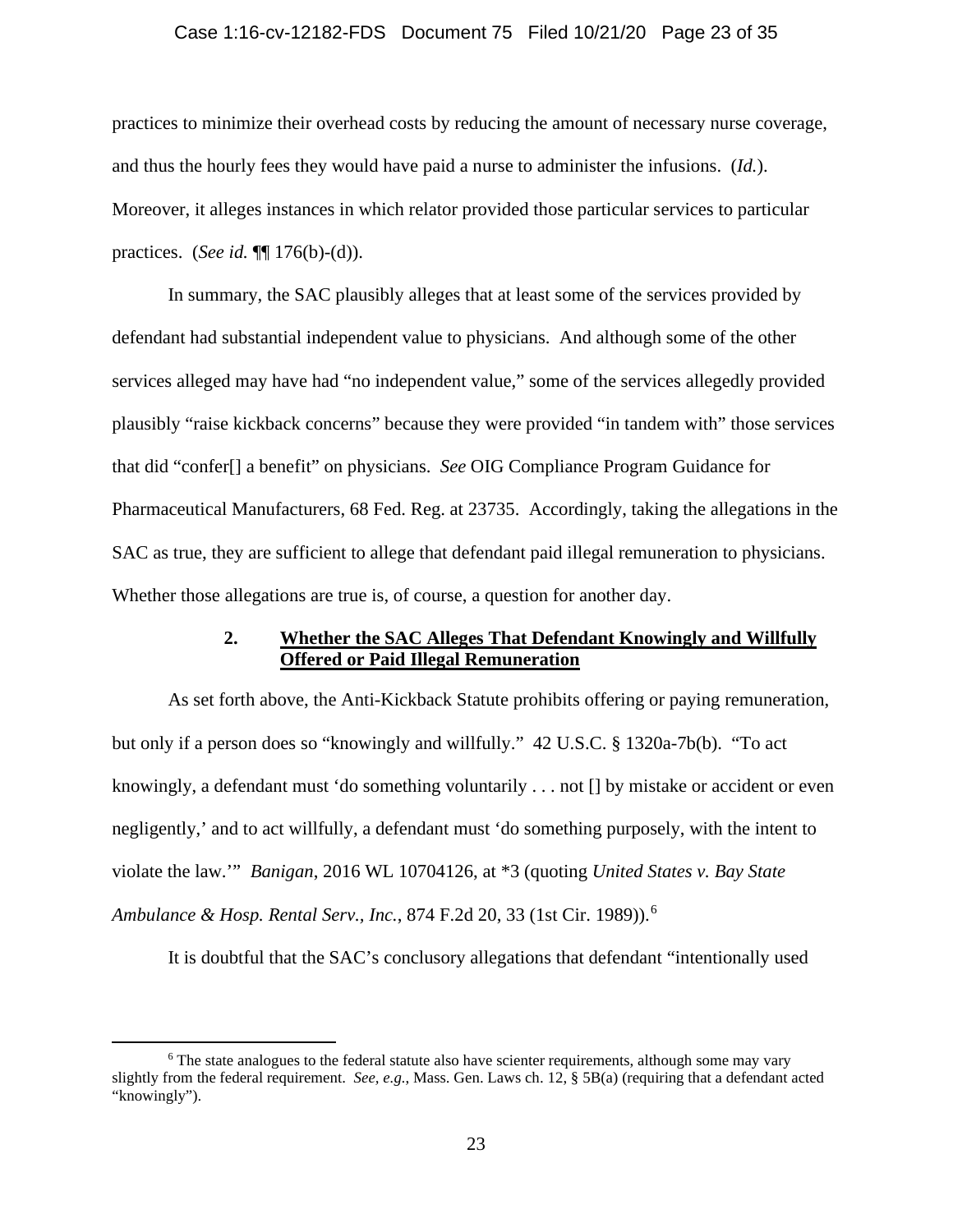### Case 1:16-cv-12182-FDS Document 75 Filed 10/21/20 Page 24 of 35

free business services" to "induce" physicians to prescribe its products would be sufficient, without more, to satisfy the scienter requirements. (SAC ¶¶ 126, 186). The *Forney* court rejected similar allegations that a defendant "induced physicians and others with purchasing power to select [its] devices" as insufficient to satisfy that requirement. 2017 WL 2653568, at \*5. Notably, however, the complaint there alleged that "the *effect* of the scheme was to induce physicians to refer [defendant's] products to their patients" without alleging that "[defendant's] subjective purpose was to do so." *Id.* (emphasis added). Here, by contrast, the SAC alleges that defendant's "*objective* was for the ABSs' services to influence physicians and induce sales of Remicade and Simponi Aria through business support." (SAC ¶ 126 (emphasis added)).

Furthermore, and in any event, other allegations in the SAC indicate that at least some of defendant's employees knew those services violated the Anti-Kickback Statute. Specifically, it alleges that a 2014 internal document prepared by defendant's compliance department warned employees that the statute "[m]akes it illegal for pharmaceutical manufacturers to give [health care providers] anything of value to induce them to prescribe or purchase products that are reimbursed in whole or part by a federal health care program." (*Id.* ¶ 204 (alterations in original)). And it further alleges that certain passages in that document "openly admitted . . . that the very services that [ABSs] regularly provided to rheumatology and gastroenterology practices constituted kickbacks," such as:

[E]mployees may not offer consulting services that relate to the management of customers' business practices because the customer is ultimately responsible for seeking that advice and in many cases paying for the service.

If a company were to provide advice, it could be considered a kickback because it could offset the normal overhead expenses for the practice as well as expose our company to potential legal liability.

(*Id.* ¶ 206; *see also id.* ¶ 207). Of course, the mere existence of that compliance document does not conclusively establish the requisite degree of knowledge and intent. But at the motion to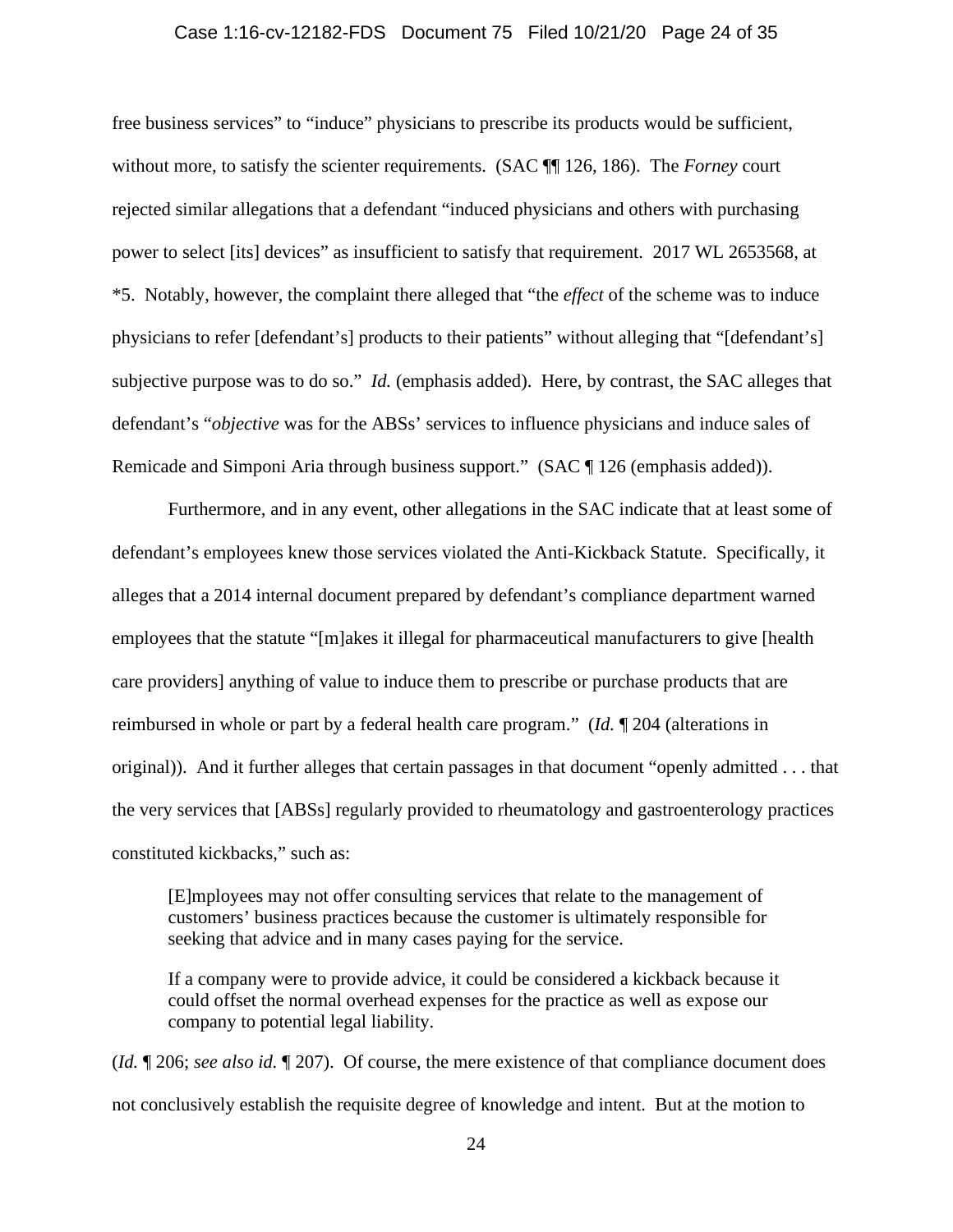#### Case 1:16-cv-12182-FDS Document 75 Filed 10/21/20 Page 25 of 35

dismiss stage, the Court must accept those allegations as true. *Cf. Banigan*, 2016 WL 10704126, at \*3 (finding that the defendants were aware of the Anti-Kickback Statute and related OIG guidance to be sufficient evidence to put the question of scienter under the Anti-Kickback Statute before a jury).

The SAC does not clearly allege that the ABSs themselves knew their conduct was unlawful. It alleges that defendant "led ABSs to believe" that the services they provided were legal. (SAC ¶ 170). It suggests that, at most, some ABSs may have suspected otherwise, but alleges that they "continued to provide the free business advisory services to accounts because that was their job, and they trusted (wrongly) that [defendant] believed it was legal to provide the services." (*Id.* ¶ 208).

However, the SAC plausibly alleges that the managers of those ABSs knew that the services provided violated the Anti-Kickback Statute. Specifically, it alleges that "they went to great lengths to conceal the nature of the services ABSs provided to accounts." (*Id.* ¶ 170). Those efforts allegedly included "repeatedly warn[ing] ABSs not to leave a paper trail" and "repeatedly instruct[ing] ABSs not to send them account updates, questions from customers, or anything business[-]related via text message or email because 'we do not want to leave a paper trail.'" (*Id.*). Those allegations, taken as a whole, are sufficient to suggest that at least some of defendant's employees knew the services provided by ABSs were unlawful and nevertheless supervised and intentionally aided ABSs as they provided them.<sup>7</sup> Accordingly, the SAC

<sup>7</sup> Defendant contends that the Court should not infer that it knew the services offered by ABSs were unlawful based on "allegations that [it] took pains to paper over [their] true nature." (Def. Mem. at 18 n.13); *see Suarez*, 2019 WL 4749967, at \*14 (concluding that the court could not draw an inference that defendant knew its actions were unlawful from allegations that defendant sought to downplay Ambassadors' role as healthcare providers or sales representatives; warned Ambassadors not to document the time they spent with doctors; instructed them not to mention Humira in write-ups after patient visits; and instructed them to call their supervisors about questions concerning admissible behavior with patients rather than put the questions in writing). But the *Suarez* court arrived at that conclusion for two reasons that do not apply here. First, it did so "because it [was] unclear whether the alleged cover-up efforts ha[d] any relation to the services alleged to constitute illegal remunerations in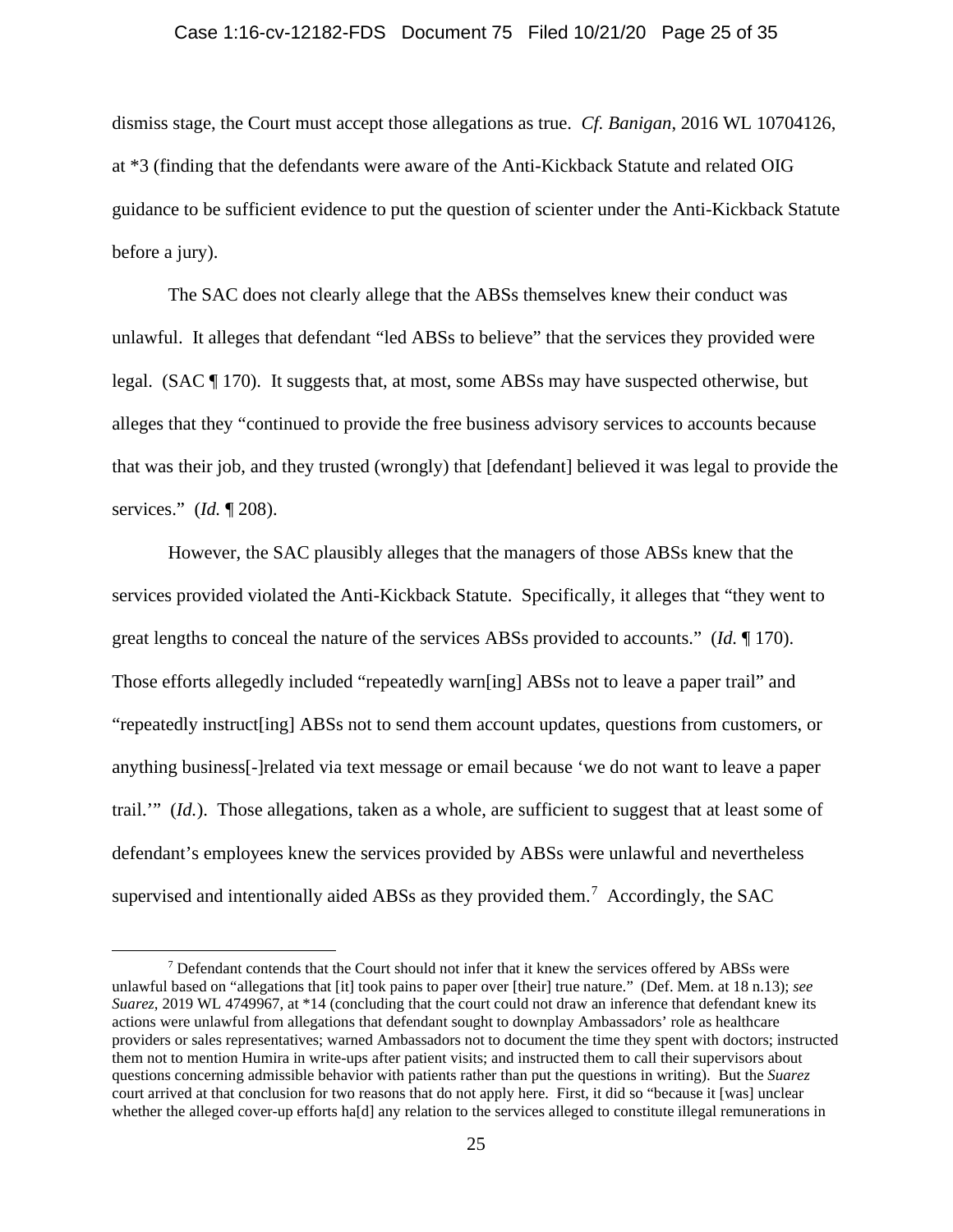## Case 1:16-cv-12182-FDS Document 75 Filed 10/21/20 Page 26 of 35

plausibly alleges an inference that defendant knowingly and willfully paid remuneration in violation of the Anti-Kickback Statute.

## **B. Whether the SAC Pleads with Particularity that False Claims Were Submitted to the Government**

Defendant also contends that the SAC should be dismissed because it does not satisfy the pleading requirements of Fed. R. Civ. P. 9(b). Rule 9(b) requires that "[i]n alleging fraud or mistake, a party must state with particularity the circumstances constituting fraud or mistake." That heightened pleading requirement applies to claims brought under the FCA, at least to the extent that a relator "must provide details that identify particular false claims for payment that were submitted to the government." *See Ge*, 737 F.3d at 123. Thus, "[r]elators are required to set forth with particularity the 'who, what, when, where, and how' of the alleged fraud." *Id.* (quoting *United States ex rel. Walsh v. Eastman Kodak Co.*, 98 F. Supp. 2d 141, 147 (D. Mass. 2000)).

As the First Circuit explained in *Ge*:

A relator must provide details that identify particular false claims for payment that were submitted to the government. In a case such as this, details concerning the dates of the claims, the content of the forms or bills submitted, their identification numbers, the amount of money charged to the government, the particular goods or services for which the government was billed, the individuals involved in the billing, and the length of time between the alleged fraudulent practices and the submission of claims based on those practices are the types of information that may help a relator to state his or her claims with particularity. These details do not constitute a checklist of mandatory requirements that must be satisfied by each allegation included in a complaint. However, we believe that some of this information for at least some of the claims must be pleaded in order to satisfy

<sup>[</sup>that] case." *Suarez*, 2019 WL 4749967, at \*14. By contrast, here the SAC alleges that the managers tried to cover up the very same services that allegedly constitute illegal remuneration. (*See* SAC ¶ 170 (alleging that defendant's employees "instructed ABSs to avoid putting their profitability and practice management discussions with accounts in writing and to never leave the . . . individualized business analyses behind with accounts")). Second, the *Suarez* court found that the fact that the defendant's website "openly advertise[d]" the services at issue "dispel[led] any inference that [the defendant] was trying to conceal [those] services." *Suarez*, 2019 WL 4749967, at \*14. Here, there is no allegation that defendant publicly advertised the services offered by ABSs.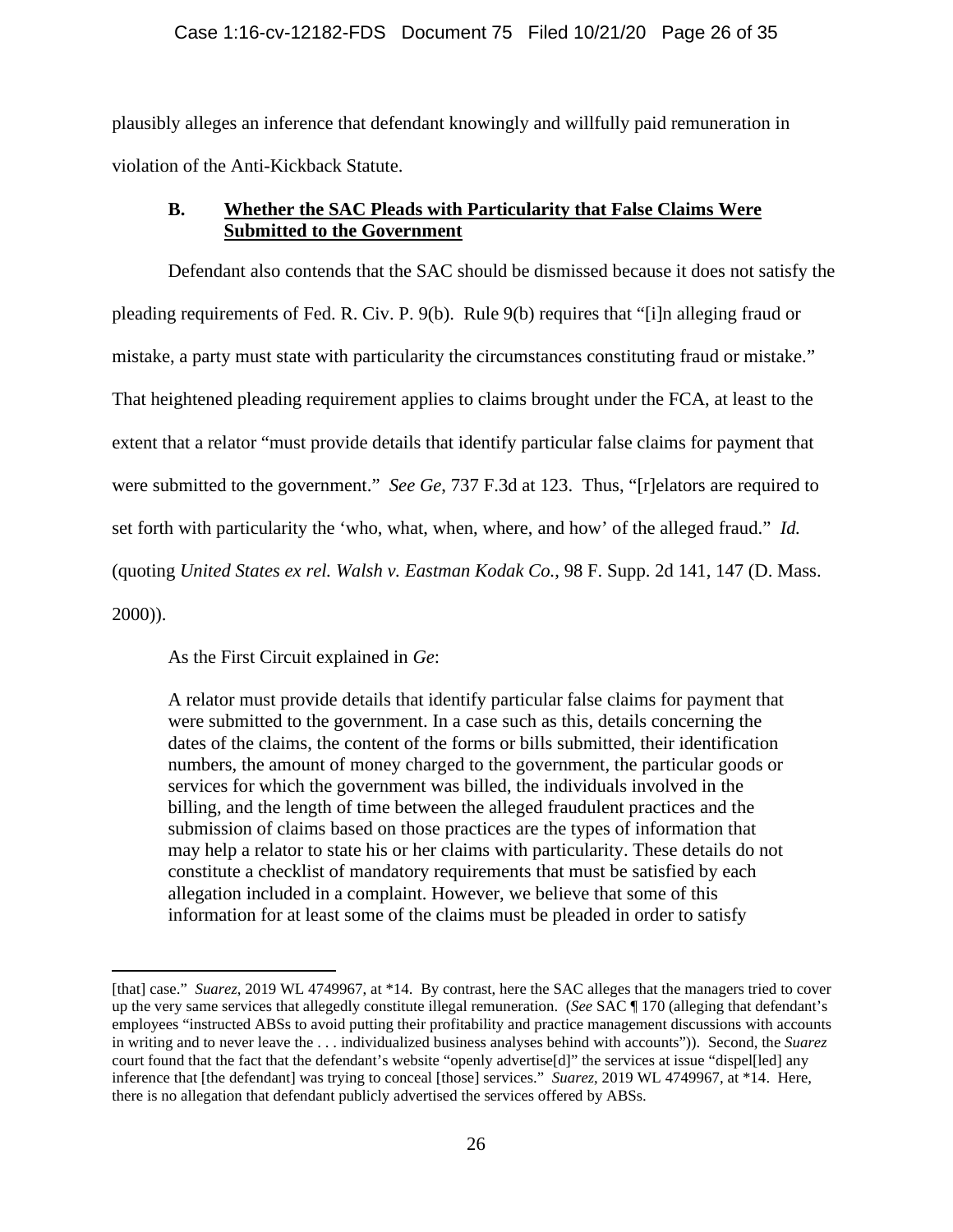Rule 9(b).

737 F.3d at 123 (internal quotation marks and alterations omitted) (quoting *United States ex rel. Karvelas v. Melrose-Wakefield Hosp.*, 360 F.3d 220, 232-33 (1st Cir. 2004)).

The First Circuit has, "[i]n applying this general rule over time, . . . nevertheless recognized at least one exception." *Nargol*, 865 F.3d at 39. It has "recognized a difference between *qui tam* actions alleging that the defendant made false claims to the government and those alleging that the defendant induced third-parties to file false claims with the government." *Lawton ex rel. United States v. Takeda Pharm. Co.*, 842 F.3d 125, 130 (1st Cir. 2016). Courts are to "apply a 'more flexible' standard in actions of the latter, indirect type: where the defendant allegedly 'induced *third parties* to file false claims with the government . . . a relator [can] satisfy Rule 9(b) by providing factual or statistical evidence to strengthen the inference of fraud beyond possibility without necessarily providing details as to each false claim.'" *Nargol*, 865 F.3d at 39 (quoting *United States ex rel. Duxbury v. Ortho Biotech Prods., L.P.*, 579 F.3d 13, 29 (1st Cir. 2009)) (some internal quotations omitted). "Such evidence must pair the details of the scheme with 'reliable indicia that lead to a strong inference that claims were actually submitted." *Nargol*, 865 F.3d at 39 (quoting *Duxbury*, 579 F.3d at 29).

Here, the SAC alleges that defendant induced third parties—specifically, physicians at rheumatology and gastroenterology practices—to file false claims with the government. But it does not allege the submission of any specific false claims with the level of detail set forth in *Ge*. *See* 737 F.3d at 123. Accordingly, relator must establish the necessary degree of particularity through "factual or statistical evidence [that] strengthen[s] the inference of fraud beyond possibility." *Duxbury*, 579 F.3d at 29. Three First Circuit cases offer some guidance on when such allegations are sufficient to satisfy the requirements of Rule 9(b).

In *Ge*, the complaint alleged that the defendant pharmaceutical company had failed to file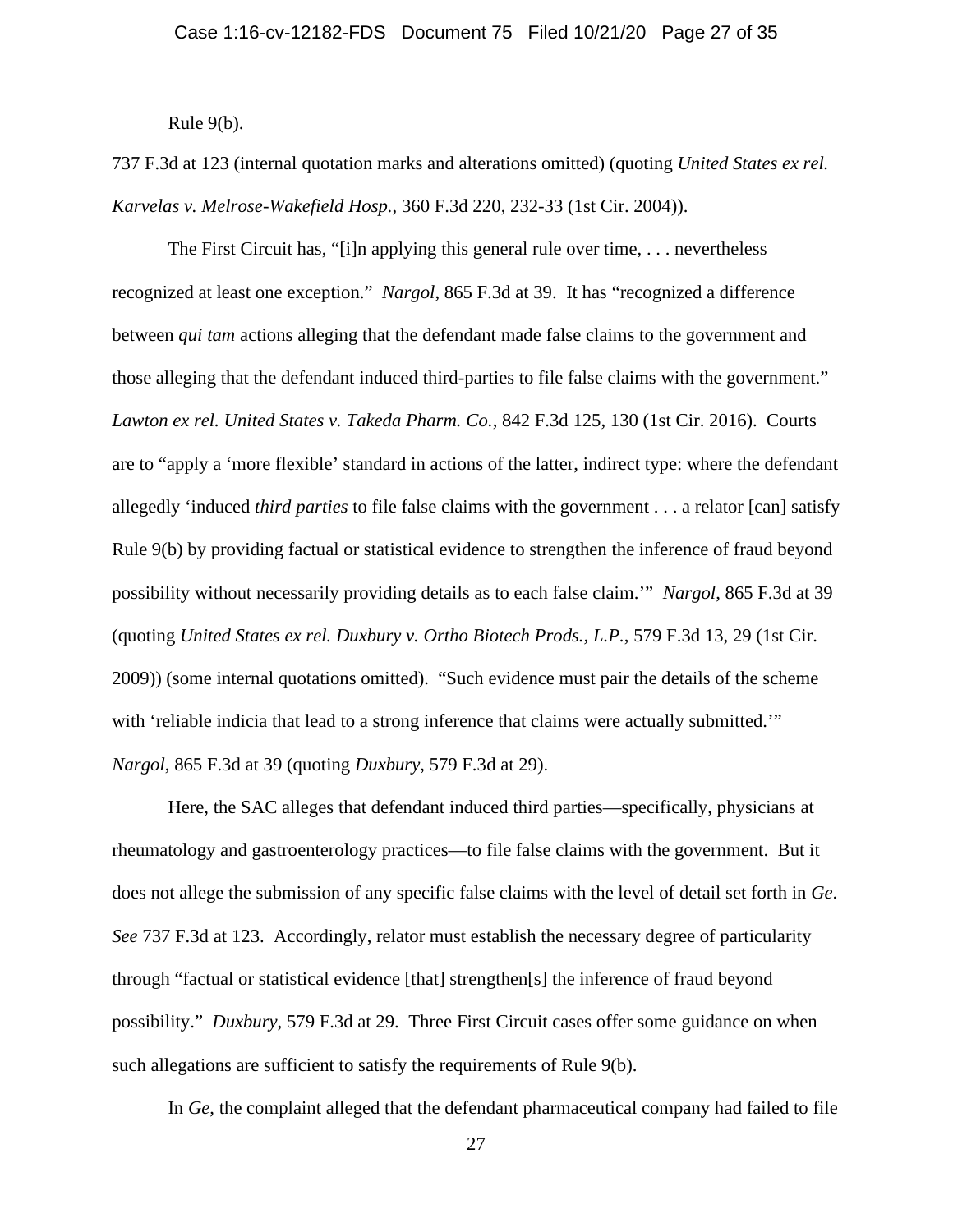### Case 1:16-cv-12182-FDS Document 75 Filed 10/21/20 Page 28 of 35

accurate and timely adverse event reports with the FDA, and that if it had done so, numerous claims for its pharmaceuticals would not have been submitted to the federal government. 737 F.3d at 119-21. The FCA claim was dismissed because the relator "made no attempt in her complaints to allege facts that would show that some *subset* of claims for government payment for the four subject drugs was rendered false as a result of [defendant's] alleged misconduct." *Id.* at 124. "What [was] missing [were] any supporting allegations upon which her conclusion rest[ed] and any particulars." *Id.*

In contrast, in *Duxbury*, the court found that the complaint alleged facts sufficient to sustain an inference of fraud. 579 F.3d at 30. The relator alleged that kickbacks provided by the defendant resulted in the submission of false claims by eight named healthcare providers in the state of Washington. *Id.* As to those eight providers, the complaint provided allegations of dollar amounts and (in at least one instance) the number of claims. *Id.* The court found that those eight specific sets of allegations provided sufficient factual support to satisfy the requirements of Rule 9(b): "[i]n particular, [the relator] has identified, as to each of the eight medical providers (the who), the illegal kickbacks (the what), the rough time periods and locations (the where and when), and the filing of the false claims themselves." *Id.* It described the question, however, as "a close call." *Id.*; *see Ge*, 737 F.3d at 124 (referring to the allegations in *Duxbury* as "barely adequate").

More recently, the court again found a complaint sufficient under Rule 9(b) in *Nargol*. 863 F.3d at 41. There, the relators alleged that a medical device manufacturer "knowingly palmed off . . . devices that materially deviated from the approved specifications." *Id.* at 40. The complaint identified only a "single exemplar false claim" filed in New York. *Id.* at 37. It did "nothing to allege that [the] devices were advertised to and implanted by physicians in . . . any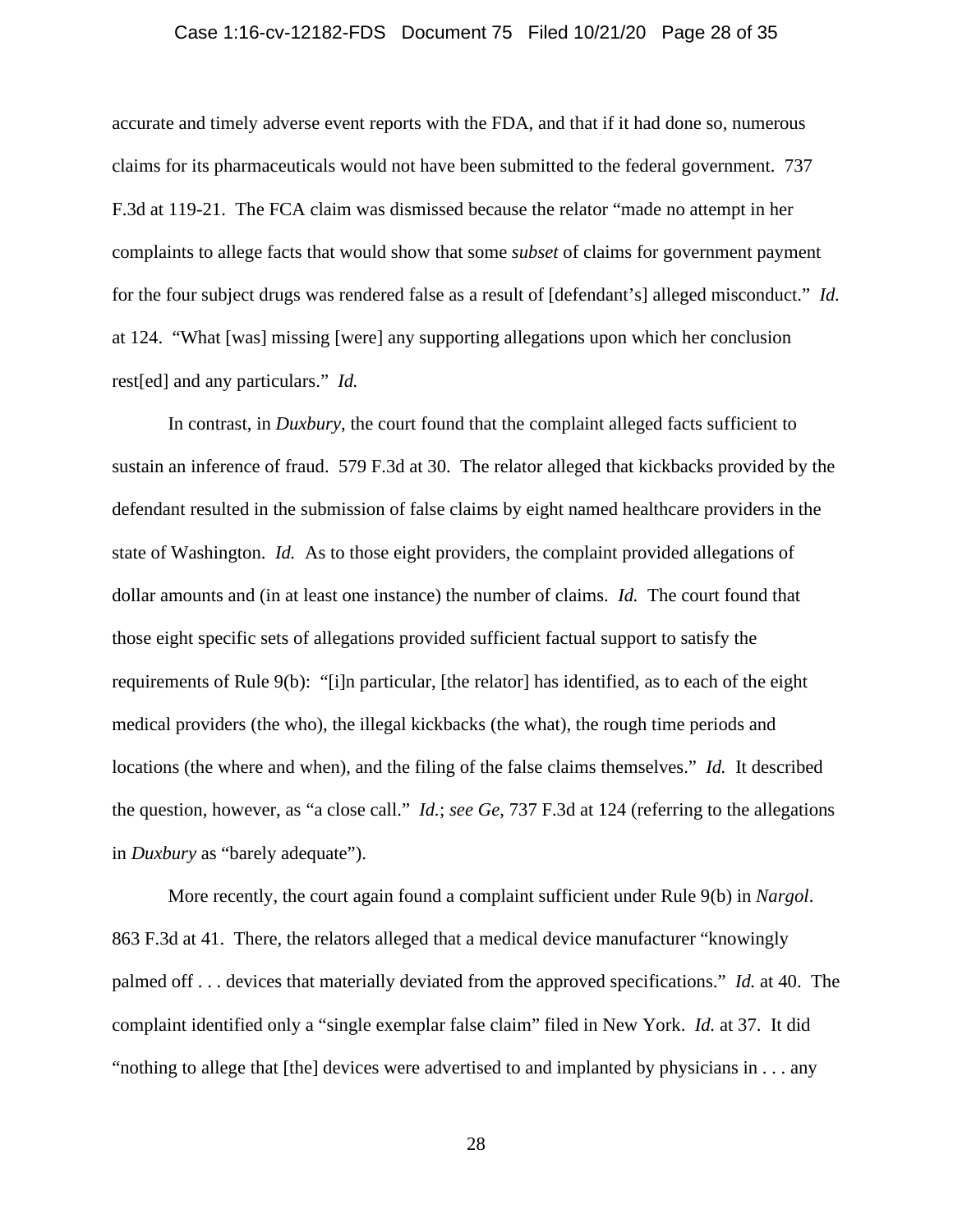### Case 1:16-cv-12182-FDS Document 75 Filed 10/21/20 Page 29 of 35

other state or municipality except for the state of New York." *Id.* at 42. But it also alleged that "several thousand Medicare and Medicaid recipients received" devices made by the defendant, more than half of those devices fell outside FDA-approved specifications, and "the latency of the defect was such that doctors would have had no reason not to submit claims for reimbursement." *Id.* at 41.

The *Nargol* court found that those allegations "lead to a strong inference that claims were actually submitted" for government reimbursement. *Id.* It distinguished the type of fraud alleged—claims for medical devices that deviated from approved specifications—from past "cases alleging unlawful marketing for off-label uses or off-label dosages." *Id.* at 39-40. Unlike in those cases, where patients or physicians might pay out-of-pocket instead of submitting claims to Medicare or Medicaid, "doctors would have had no reason not to submit claims for reimbursement for noncompliant devices." *Id.* at 41. Thus, because the complaint alleged that thousands of Medicare and Medicaid recipients received defendant's devices and that more than half of those devices were defective, it was "statistically certain" that the defendant had induced physicians to file false claims for government reimbursement. *Id.* The court did "not decide" whether "the one pleaded example offered [from New York] [was] necessary." *Id.* at 41 n.8.

However, the *Nargol* court found the complaint's allegations sufficient only to show that false claims were submitted to the United States and the state of New York. *Id.* That was because the complaint alleged that several thousand Medicare and Medicaid patients, including several hundred in New York, had likely received defective devices. *See id.* at 37, 41-42. The court held those allegations sufficient to sustain the relators' claims under the FCA for reimbursement submitted to the United States and under New York state law for reimbursements submitted to New York. *Id.* at 41-42. But because the complaint did "nothing to allege that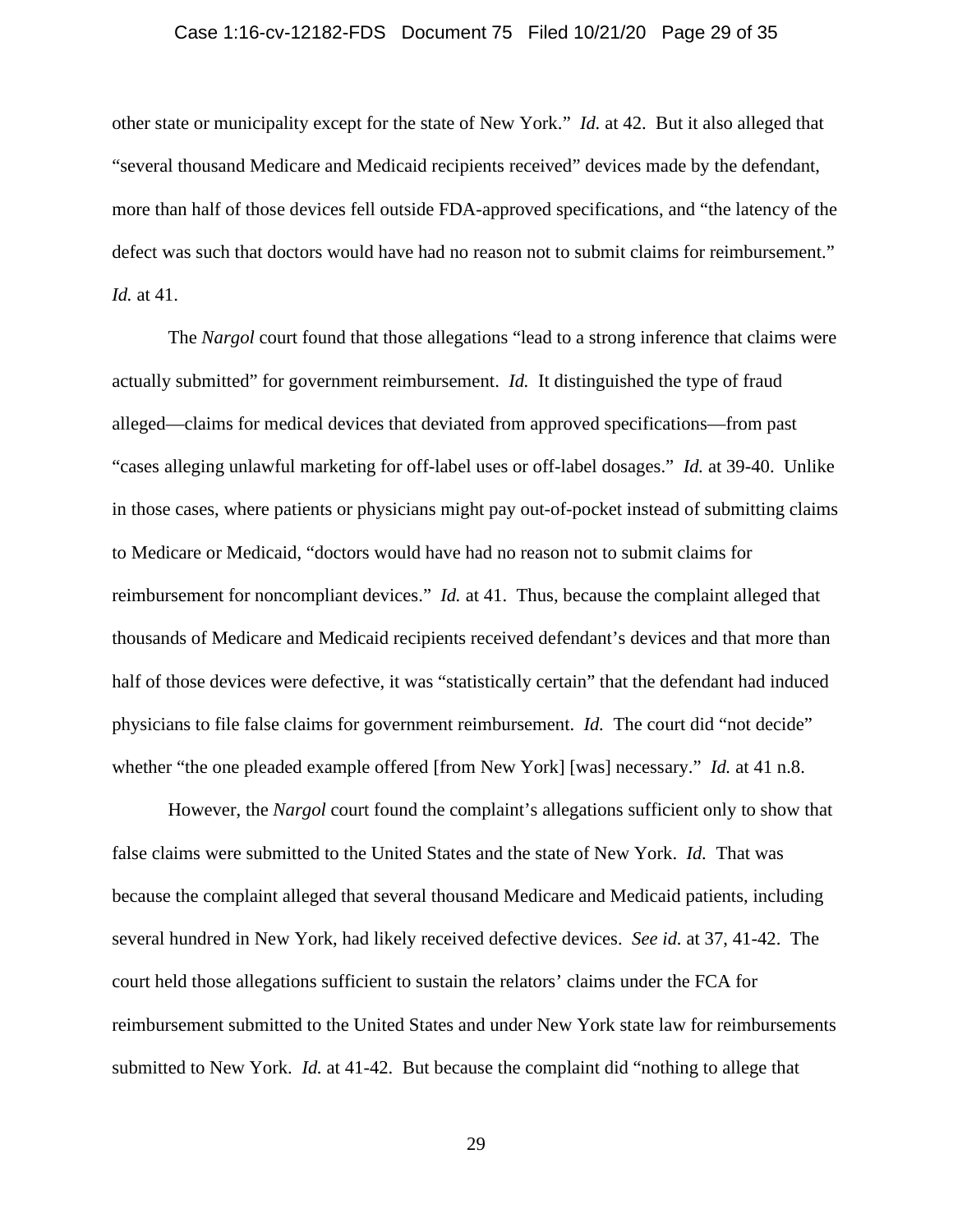### Case 1:16-cv-12182-FDS Document 75 Filed 10/21/20 Page 30 of 35

[defendant's] devices were advertised to and implanted by physicians in . . . any other state or municipality," the relators' allegations were insufficient to sustain their claims under any other state-law analogues to the FCA. *Id.* at 42.

Here, the SAC alleges that several medical practices submitted false claims to Medicare. Specifically, it alleges that "from approximately August 2015 to mid-2017," at least one and possibly two physicians at one practice (Account B) submitted claims to Medicare for Remicade infusions that they gave "approximately every eight weeks" to a patient with psoriatic arthritis. (SAC  $\P$  191).<sup>8</sup> It further alleges that during that time period, Account B "regularly accepted [defendant's] offer to provide many of the free business advisory services" at issue. *(Id.)*. Similarly, the SAC alleges that between 2012 and 2017, nine different physicians at six different practices billed Medicare for thousands of Remicade infusions each year while defendant "regularly provided them with valuable business advisory services and support for no charge." (*Id.* ¶ 192). And it further alleges that from 2015 to 2017, one physician billed Medicare for thousands of Simponi ARIA infusions each year while "regularly receiving free business advisory services and support from" defendant. (*Id.* ¶ 193). Notably, however, the SAC does not allege where any of these physicians or practices were located, nor does it allege specific dates of false claims or specific dollar amounts. (*See id.* ¶¶ 191-93).

The SAC also alleges statistics about the number of total claims for Remicade and Simponi ARIA submitted to Medicare and Medicaid each year. It alleges that from 2013 to 2017, an annual average of 58,641 Medicare beneficiaries received Remicade, costing Medicare

<sup>8</sup> The SAC alleges that "Physician B-2 and/or Physician B-3" at Account B submitted claims for reimbursement to Medicare during this time period. (SAC ¶ 191).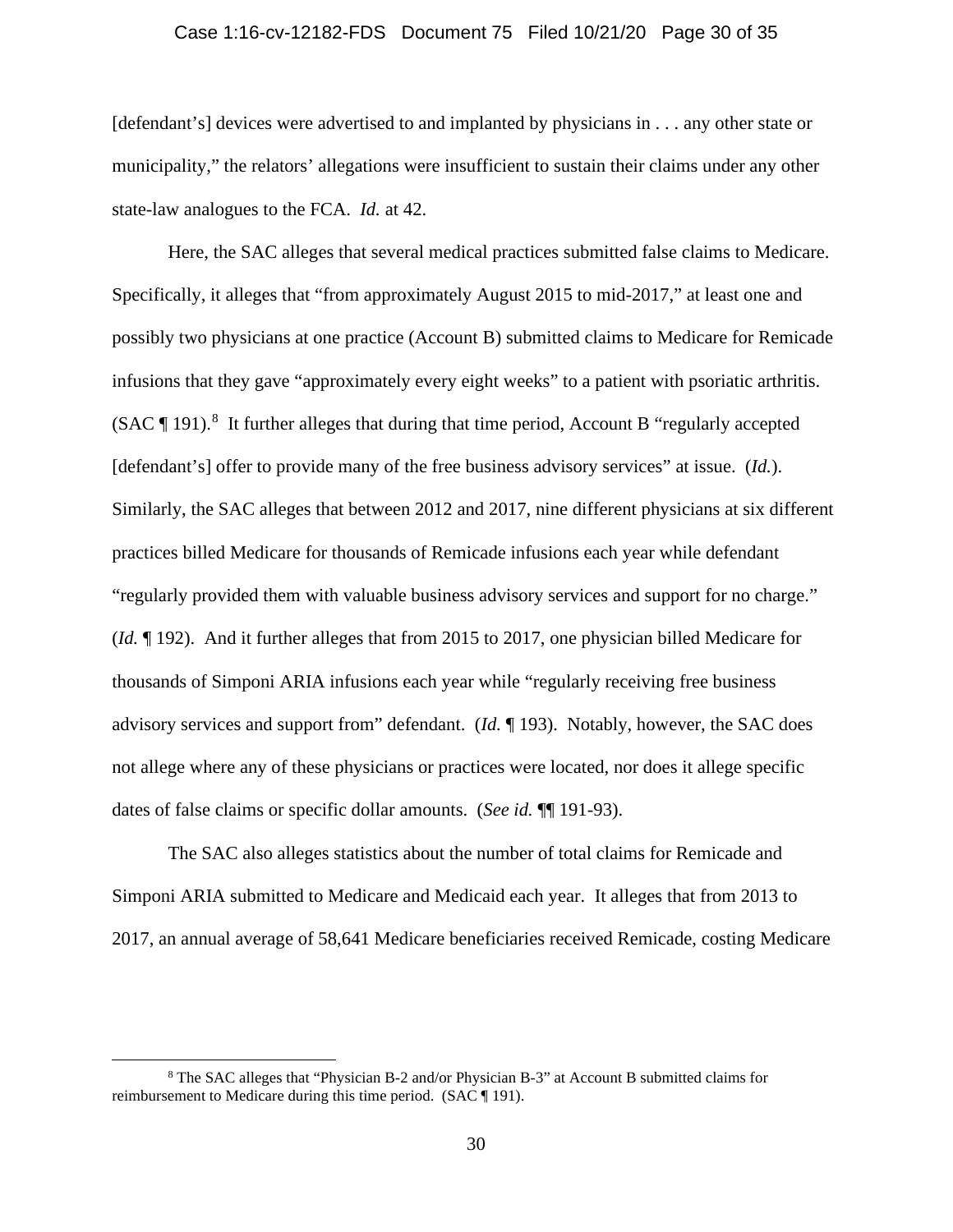Part B more than \$1 billion annually.  $(Id. \P 49)$ .<sup>9</sup> It further alleges that from 2008 to 2016, the Medicaid programs of the plaintiff states paid out a total of more than \$1 billion in reimbursements for Remicade. (*Id.* ¶ 50). It makes similar allegations about Simponi ARIA. (*See id.* ¶¶ 57-58).

The SAC's allegations about specific false claims are less detailed than the ones held sufficient in *Duxbury*. As there, relator has identified the "who" (at least nine physicians at nine different practices), the "what" (acceptance of business advisory services that supposedly violated the Anti-Kickback Statute), the "when" (from 2012 to 2017), and the filing of the false claims themselves.10 *See Duxbury*, 579 F.3d at 30.11 But unlike in *Duxbury*, it is not clear exactly where those claims originated—the SAC does not say where any of the physicians or practices were located. *See Duxbury*, 579 F.3d at 30 (alleging the submission of false claims by eight healthcare providers in the state of Washington). Thus, the SAC contains fewer details about the actual false claims than the complaint did in *Duxbury*, which the First Circuit said was "barely adequate" and where dismissal was considered a "close call." *Duxbury*, 579 F.3d at 30; *Ge*, 737 F.3d at 124.

Nevertheless, the sum of the SAC's allegations creates a sufficiently plausible inference

<sup>9</sup> The SAC alleges that relator "is unaware of Medicare Part C plans' combined spending on" Remicade and Simponi ARIA, but that "it is reasonable to assume that adding the Part C plans' expenditures on [both drugs] would cause these figures to climb substantially." (*Id.* ¶¶ 49, 57).

<sup>&</sup>lt;sup>10</sup> The SAC identifies the number of Remicade and Simponi ARIA infusions administered to Medicare beneficiaries and billed to Medicare by nine specific physicians. (*Id.* ¶ 192-93). The SAC further alleges that an additional physician, "Physician B-3," may have also submitted claims for reimbursement for Remicade during the relevant period. (*Id.* ¶ 191). Further, although the SAC only identifies the specific number of Remicade infusions billed to Medicare for six practices, it alleges that physicians from three additional practices that she worked with also submitted claims for reimbursement for Remicade and Simponi ARIA during the relevant period. (*Id.*).

<sup>&</sup>lt;sup>11</sup> Although it is not clear from the opinion in *Duxbury*, the complaint there also alleged that some healthcare providers had submitted false claims over a period of several years. *See, e.g.*, First Am. Compl. ¶ 211(a), *United States ex rel. Duxbury v. Ortho Biotech Prods, L.P.*, 2006 WL 3427218 (alleging the submission of false claims by a hospital from "approximately 1993 through 1997").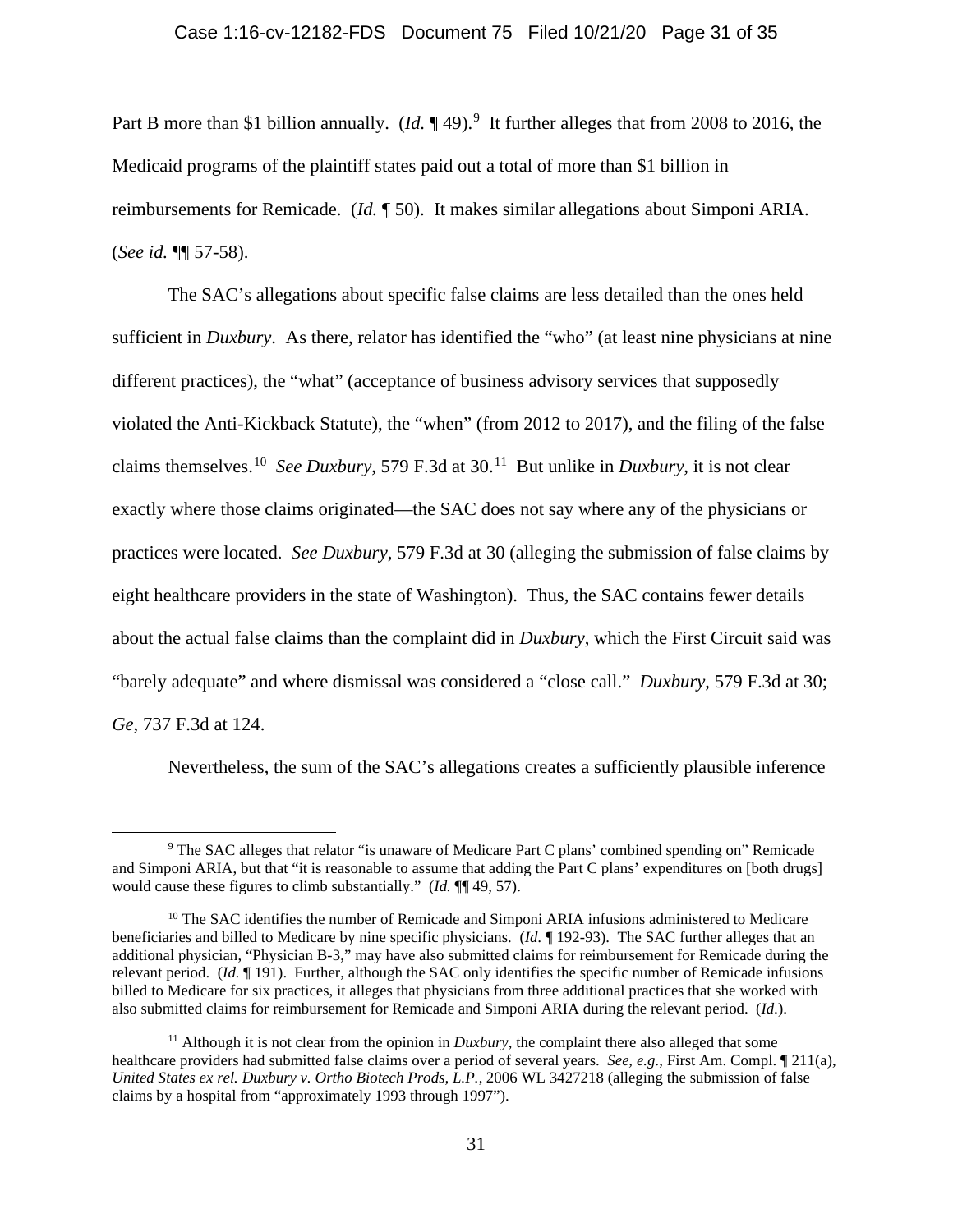### Case 1:16-cv-12182-FDS Document 75 Filed 10/21/20 Page 32 of 35

that false claims were actually submitted to the United States. It alleges that over several years, Medicare paid billions of dollars in reimbursements for Remicade and Simponi ARIA. (*Id.* ¶¶ 49-50, 57-58). To be sure, it does not allege that all—or even most—of those reimbursement claims were false. *See Nargol*, 865 F.3d at 41 (noting that "more than half" of defendant's devices allegedly fell outside FDA-approved specifications). But it does allege that most infusions of Remicade and Simponi ARIA were administered by rheumatology and gastroenterology practices with infusion services and that Medicare and Medicaid beneficiaries made up a "large percentage" of those patient populations. (*See* SAC ¶¶ 118, 201). And it alleges that defendant paid such practices "across the country" unlawful remuneration in the form of business advisory services. (*Id.* ¶¶ 124, 143). Finally, and importantly, the SAC alleges with some particularity that several physicians and practices did indeed submit false claims to Medicare after receiving business advisory services from defendant. (*Id.* ¶¶ 191-93). Those specific allegations, combined with the factual and statistical evidence described above, supply "reliable indicia that lead to a strong inference that" false claims were "actually submitted" to the United States. *See Duxbury*, 579 F.3d at 29.

Defendant contends that the Court should limit relator's FCA claims to only the nine practices specifically described in the SAC. (Def. Reply at 10-11). In support of that argument, it cites *United States ex rel. Judd v. Quest Diagnostics Inc.*, 638 F. App'x 162 (3d Cir. 2015). In *Judd*, the Third Circuit affirmed the dismissal of a physician's FCA claims as to all healthcare providers other than one where he worked. *See id.* at 168-69. It did so because his complaint contained only a "brief, conclusory assertion" that his "discussions with other providers . . . demonstrate that [the defendant's] practices . . . extend to other medical practices." *Id.* at 169 (quotations omitted).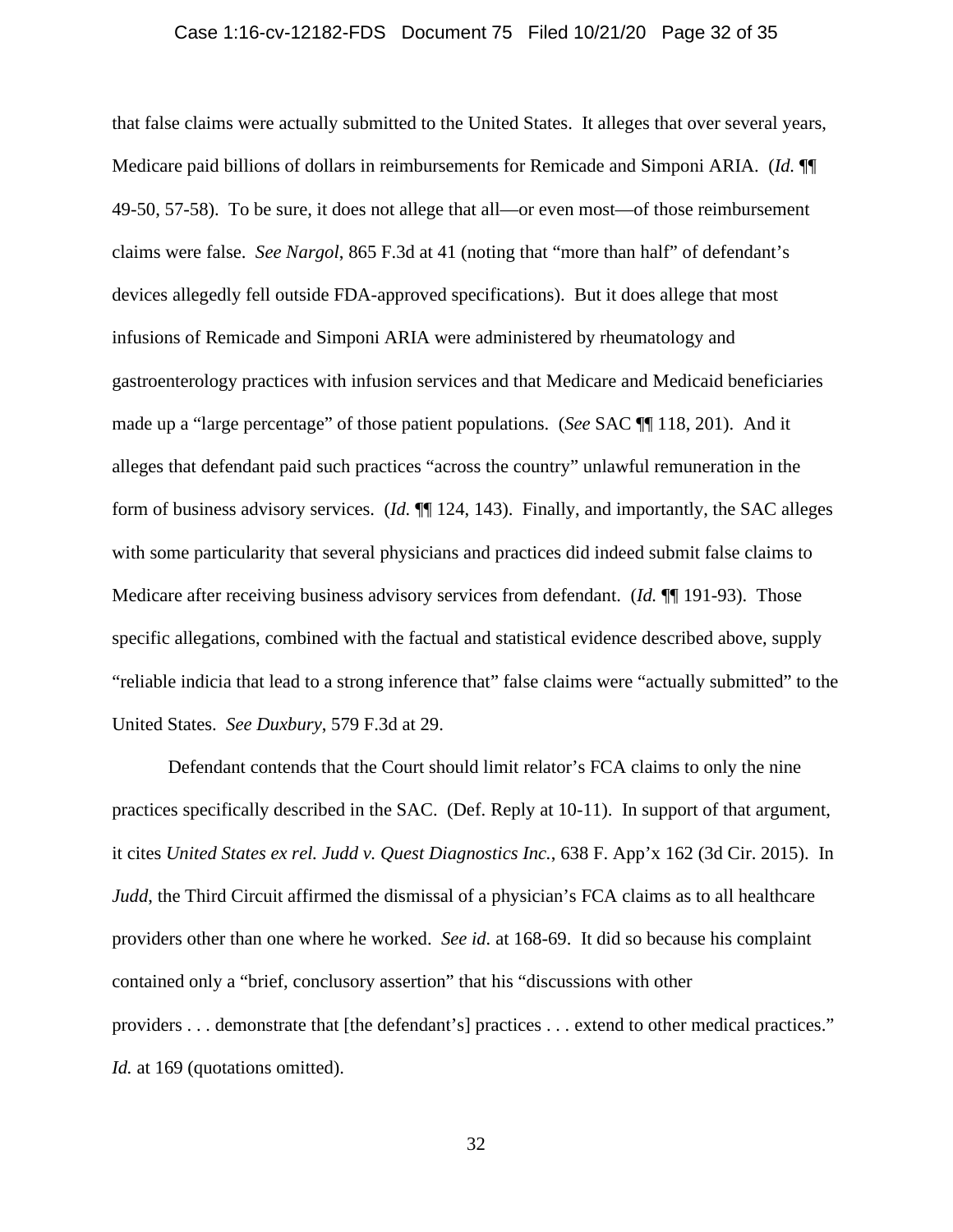#### Case 1:16-cv-12182-FDS Document 75 Filed 10/21/20 Page 33 of 35

However, the allegations here relating to practices other than the nine specifically described in the SAC are more detailed than those in *Judd*. The SAC alleges that defendant employed "over 40 [] ABSs nationwide" who gave illegal remuneration to healthcare providers "across the country" in the form of free business advisory services, just as relator did to the nine specified accounts. (SAC  $\P$  124, 166). And it alleges statistical data showing that Medicare paid billions of dollars in Remicade and Simponi ARIA reimbursements to providers nationwide. (*Id.* ¶¶ 49, 57). Unlike in *Judd*, those allegations amount to more than a "mere opportunity for fraud" by providers other than the nine specified practices. *See Judd*, 638 F. App'x at 169. And while the SAC does not specifically allege that any of those other providers submitted false claims, that is not required under First Circuit law. *See Nargol*, 865 F.3d at 37, 41-42 (permitting a relator to pursue FCA claims for *all* claims submitted to the United States even though the complaint only alleged a "single exemplar false claim" originating in New York). Thus, the SAC's allegations are sufficient to sustain relator's FCA claims for false claims submitted to the United States, either by the nine specified practices or by other ones.<sup>12</sup>

However, it is much less clear that false claims were submitted to the Medicaid programs of the plaintiff states. The SAC alleges that those programs paid out more than \$1 billion in reimbursements for Remicade and Simponi ARIA over several years. (SAC ¶¶ 50, 58). And it also alleges that during that same time period, defendant gave unlawful remuneration in the form

 $12$  Defendant also contends, in the alternative, that the Court should limit the scope of discovery to those nine practices specified in the SAC. (Def. Reply at 11 n.8). In cases where relators have alleged the submission of particular false claims only in some parts of the country, courts in this district have indeed limited discovery to those regions in order "to probe the validity of the kickback allegations before considering whether to authorize nationwide discovery." *See, e.g.*, *United States ex rel. Carpenter v. Abbott Lab'ys., Inc.*, 723 F. Supp. 2d 395, 409- 10 (D. Mass. 2010); *U.S. ex rel. Rost v. Pfizer, Inc.*, 253 F.R.D. 11, 17 (D. Mass. 2008). The First Circuit has upheld such limits after reviewing them for an abuse of discretion. *United States ex rel. Duxbury v. Ortho Biotech Prods., L.P.*, 719 F.3d 31, 39-40 (1st Cir. 2013). The Court will address that issue, as appropriate, in the Rule 16 scheduling conference.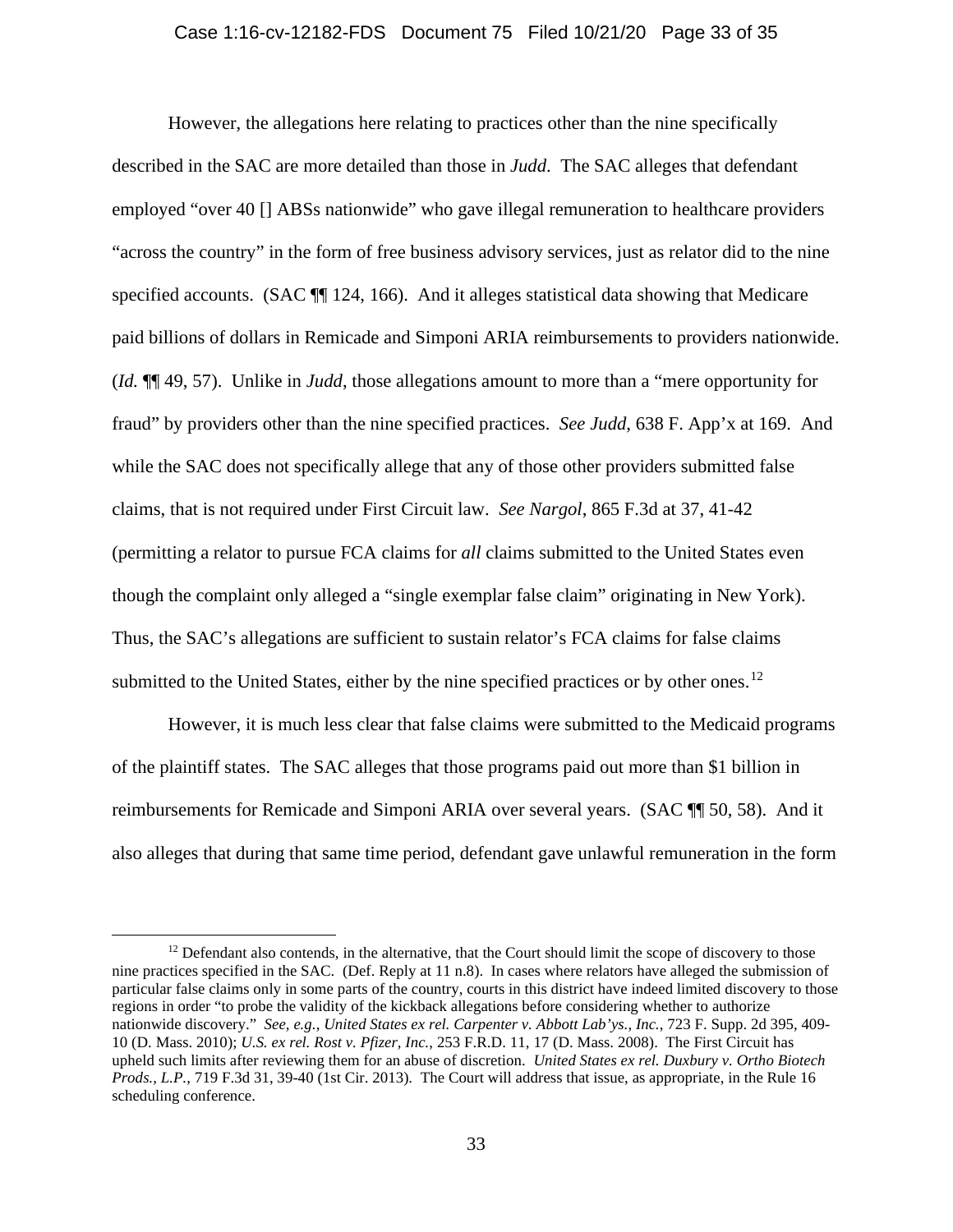#### Case 1:16-cv-12182-FDS Document 75 Filed 10/21/20 Page 34 of 35

of business advisory services to rheumatology and gastroenterology practices in states "across the country." (*Id.* ¶ 143). But unlike in *Nargol*, the SAC does not allege that any particular state paid some number of false claims. *See Nargol*, 865 F.3d at 42 (describing how the complaint estimated that "nearly 425 [false claims] would have been paid for by New York State Medicaid"). Nor does it combine its statistical evidence with any allegations that particular physicians submitted false claims to any state's Medicaid program. *See id.* at 37 (noting that the complaint described how a physician in New York submitted an allegedly false claim for reimbursement for defendant's products to New York State Medicaid). While it alleges that several practices submitted false claims to Medicare, it does not allege that they did so to any state Medicaid program. (*See* SAC ¶¶ 192-93). It does not even state the names or locations of those practices. (*See id.*).<sup>13</sup>

In short, the only evidence in the SAC that false claims were submitted to the Medicaid programs of the various plaintiff states is that (1) those programs paid \$1 billion in reimbursements for Remicade and Simponi ARIA; and (2) defendant gave unlawful remuneration to several healthcare providers "across the country" in the "largest" market for those drugs. (*Id.* ¶¶ 50, 58, 118, 143). Even accepting those allegations as true, that is not enough to "strengthen the inference" that false claims were submitted to any plaintiff state's Medicaid program "beyond possibility." *See Duxbury*, 579 F.3d at 29. Thus, even under the "more flexible standard" applicable here, those allegations are insufficient to sustain relator's

 $13$  Relator represents that, "[i]f necessary," she could amend her complaint to identify the names of those physicians and practices as well as identify other practices "in other parts of the country." (Pl. Mem. at 19). But she has made no attempt to do so, and it is inappropriate for her to wait for an adverse ruling before doing so. *See Hamilton v. Partners Healthcare Sys., Inc.*, 879 F.3d 407, 414-15 (1st Cir. 2018) (finding that a district court did not abuse its discretion in denying plaintiffs' request for leave to amend their complaint when the plaintiffs were aware of its defects, acknowledged that it would have been "very easy" for them to eliminate those defects, waited to broach the subject directly with the court, and did not provide an adequate reason as to why they did not amend earlier because the plaintiffs were thereby treating the complaint as a "risk-free trial balloon").